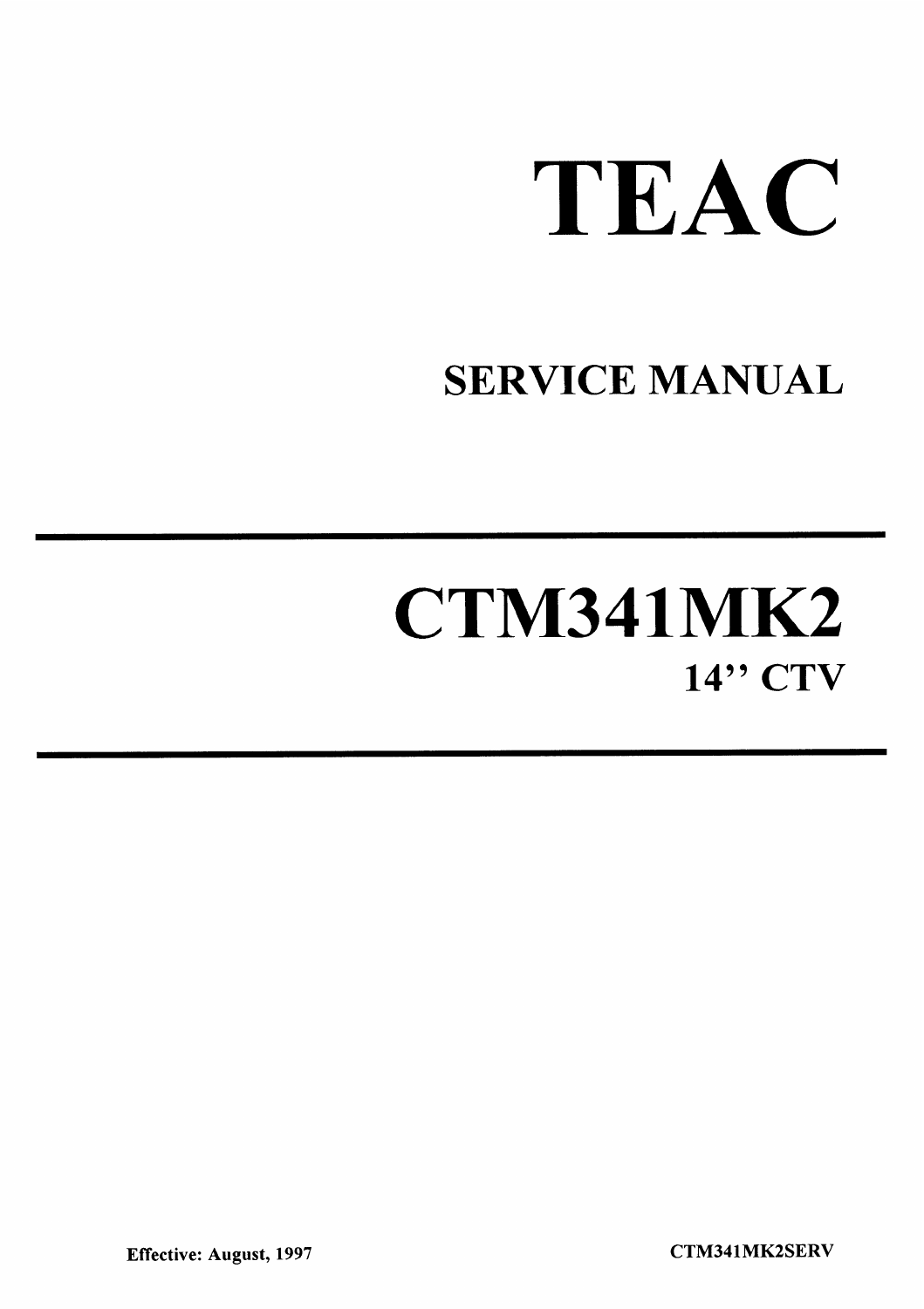$CMM34MK2$ 

# **SERVICE MANUAL SOLID STATE 14" Color Television** Receiver.  $\Gamma$ ٦ ⊙)  $\bullet$  (

**MODEL: GT-9313**  $CTM241MX2$ 

PAL - BG/FTZ

 $SGS$  IC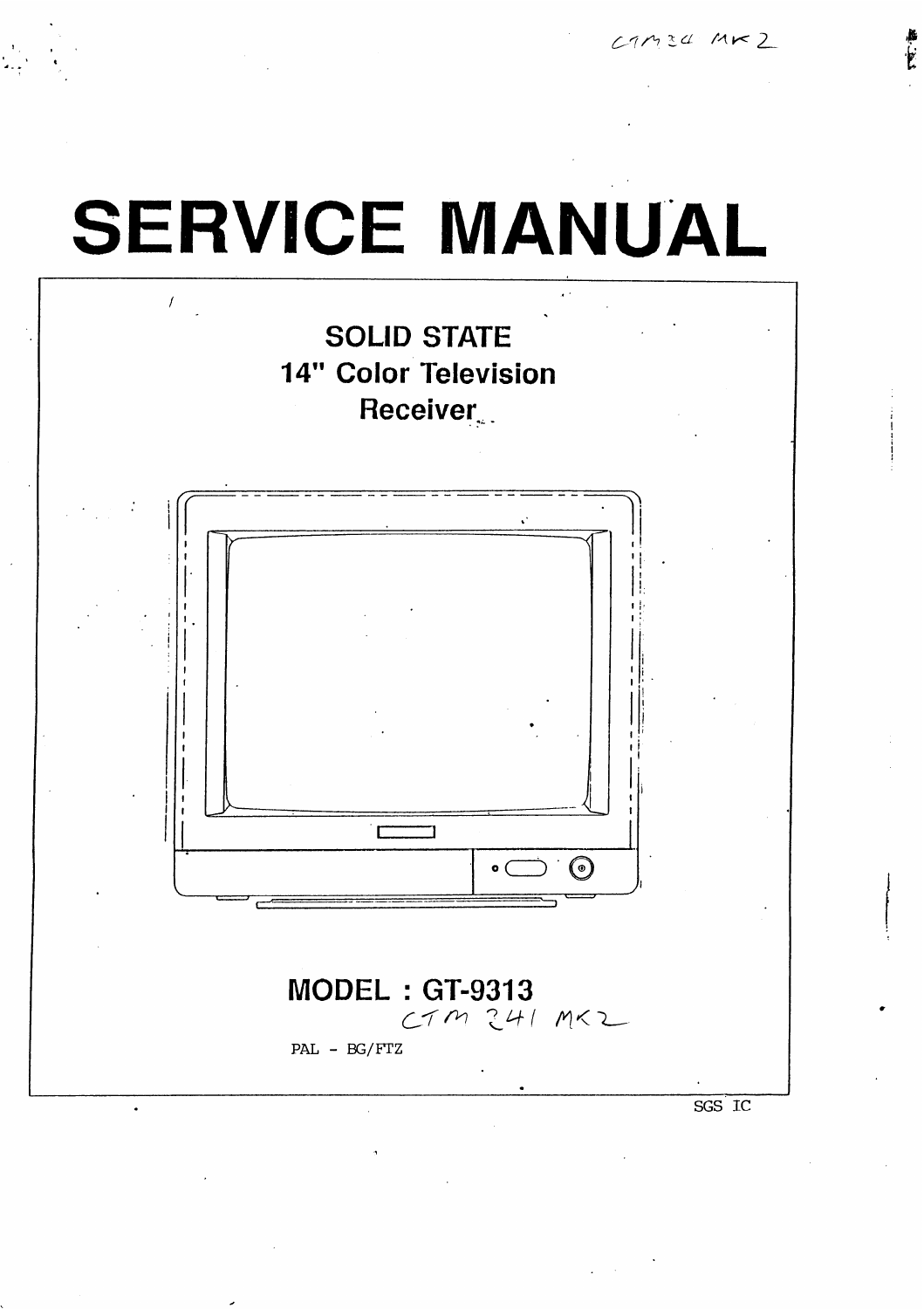|                                    |                      | <b>SPECIFICATION</b>                      |                 |             |             |
|------------------------------------|----------------------|-------------------------------------------|-----------------|-------------|-------------|
| <b>SYSTEM</b>                      |                      | $PAL - BG/FTZ$                            |                 |             |             |
|                                    |                      | ---- TV SECTION ----                      |                 | CATV.       |             |
| CHANNEL COVERANGE VHF LOW          | $\ddot{\cdot}$       | $2 - 4$                                   | CII.            | $Y - S1$    | CH.         |
| VHF HIGH                           | $\ddot{\phantom{a}}$ | $5 - 12$                                  | CH <sub>2</sub> | $S2-S20$    | CII.        |
| <b>UHF</b>                         | $\ddot{\phantom{a}}$ | $21 - 69$                                 | CII.            |             |             |
| FREQUENCY RANGE<br><b>AIIL LOM</b> | $\ddot{\phantom{a}}$ | $47 - 68$                                 | <b>MHz</b>      | $75 - 111$  | <b>MIIz</b> |
| VHF HIGH                           | $\ddot{\bullet}$     | $-174 - 230$                              | MIIz            | $111 - 300$ | MIIz        |
| <b>UHF</b>                         | $\ddot{ }$           | $470 - 862$                               | MIIZ            |             |             |
| VISION/SOUND SEPARATION            | $\ddot{\cdot}$       | 5.5                                       | Milz            |             |             |
| FREQUENCY VIDEO IF                 | $\ddot{\phantom{a}}$ | 38.9                                      | Milz            |             |             |
| SOUND IF                           | $\ddot{\cdot}$       | 33.4                                      | MHz             |             |             |
| <b>SENSITIVITY</b><br>VIIF LOW     | $\ddot{\phantom{a}}$ | 47                                        | dBuV            |             |             |
| (AT 30dB S/N) VHF HIGH             | $\ddot{\phantom{a}}$ | 47                                        | dBuV            |             |             |
| <b>UHF</b>                         | $\ddot{ }$           | 50                                        | dBuV            |             |             |
| SCANNING LINES                     | $\ddot{\phantom{a}}$ | 625                                       | lines           |             |             |
| HORIZONTAL                         | $\ddot{\cdot}$       | 15625                                     | <b>Hz</b>       |             |             |
| VERTICAL                           | $\ddot{\cdot}$       | 50                                        | <b>Hz</b>       |             |             |
| OUTPUT POWER MAXIMUM               | $\ddot{\cdot}$       | 1300<br>шW                                |                 |             |             |
| 10% THD                            | $\ddot{\phantom{a}}$ | 1000<br>πм                                |                 |             |             |
| CRT.                               | $\ddot{\phantom{a}}$ | 14" DIAGONAL, 90 DEGREES DEFLECTION ANGLE |                 |             |             |
| <b>SPEAKER</b>                     | $\ddot{\bullet}$     | 3" 16 OHM 2W                              |                 |             |             |
| ANTENNAL EXTERNAL                  | $\ddot{\cdot}$       | 75                                        | <b>OHM</b>      |             |             |
| POWER CONSUMPTION                  | $\ddot{z}$           | 60                                        | <b>WATTS</b>    |             |             |

 $\mathcal{L}^{\text{max}}_{\text{max}}$ 

 $\mathcal{L}^{\text{max}}_{\text{max}}$ 

 $\sim 10^{11}$  km  $^{-1}$ 

 $\frac{1}{2}$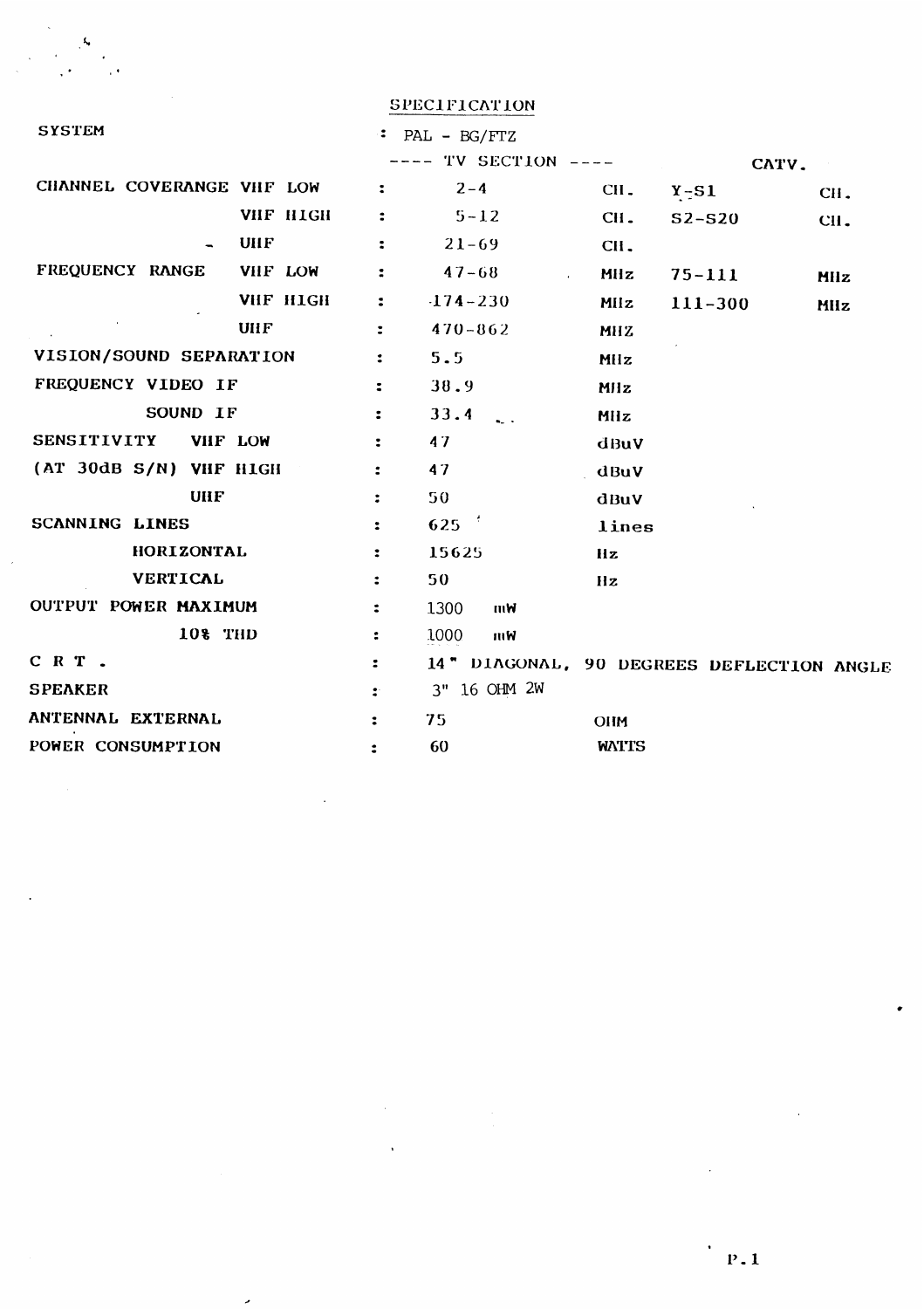#### **ALIGNMENT**

 $\sum_{i=1}^{n}$ 

Α.

Preparation Step (See Fig. 1)

Connect AGC bias voltage to TP101, the DC supply should  $(i)$ 

44. I

- Connect 14V B+ bias voltage to D404 (-) and Ground.  $(i)$
- $(iii)$ Connect 14V B+ to  $Q401$  'C'.  $(iv)$ 
	- Connect sweep generator to tuner test point and Ground.  $(v)$

Connect waveform detector to TP106 and Ground.





T۱

TUNER TEST POINT CONVERTER COIL

 $Fig.1$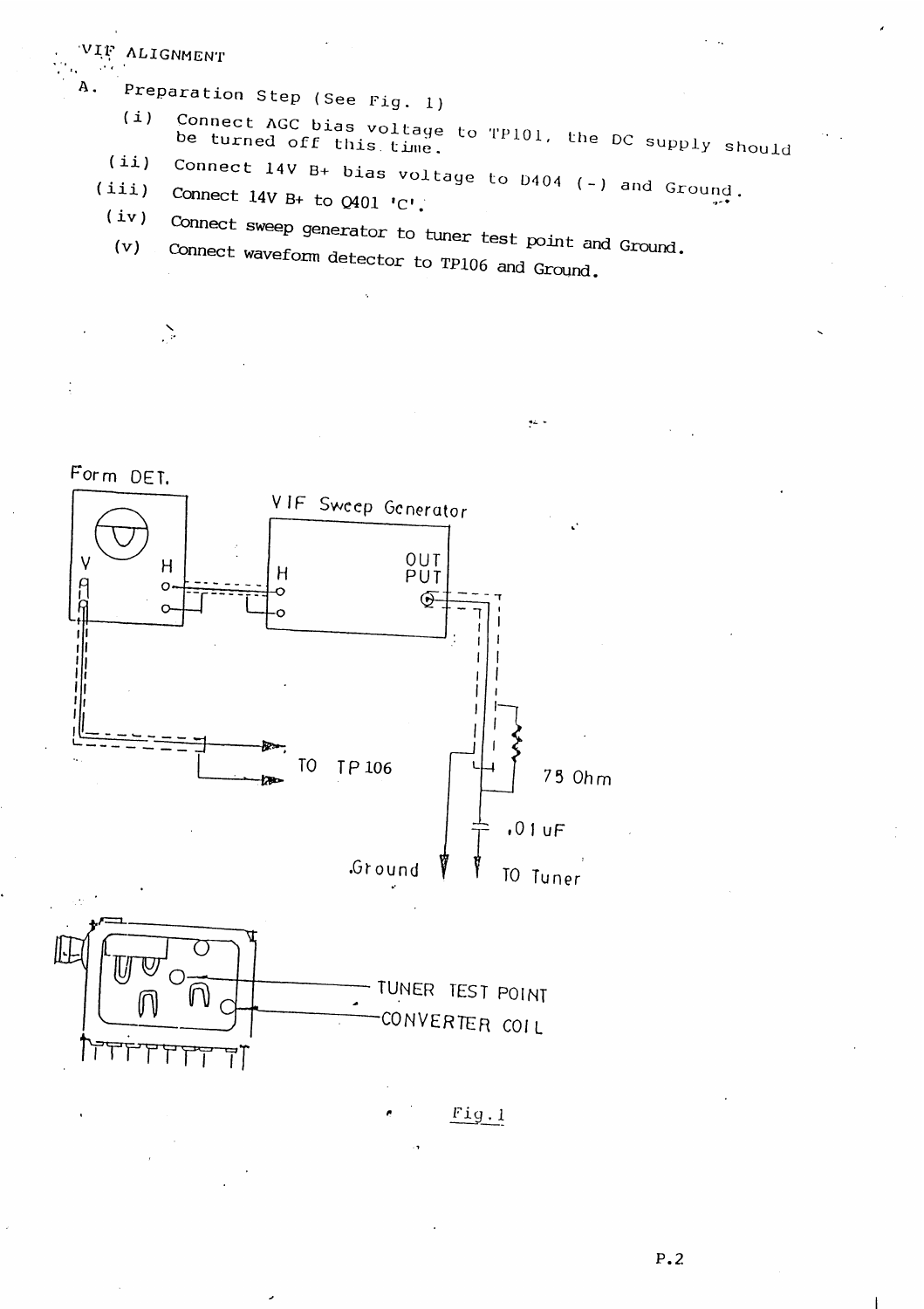**B.** Tank Coil Alignment Step (See Fig. 2)

- $(i)$ Calibate the Division of waveform Detector equal to 100 mV per div.
- The output of sweep generator should be -50dB.  $(ii)$
- Adjust AGC bias until the output waveform equal to 1V p.p. (10 div.)  $(iii)$



 $Fig. 2$ 

Turn T101 until the marker 38.9 MHz falls to the lowest  $(v)$ point as Fig.2.

 $P.3$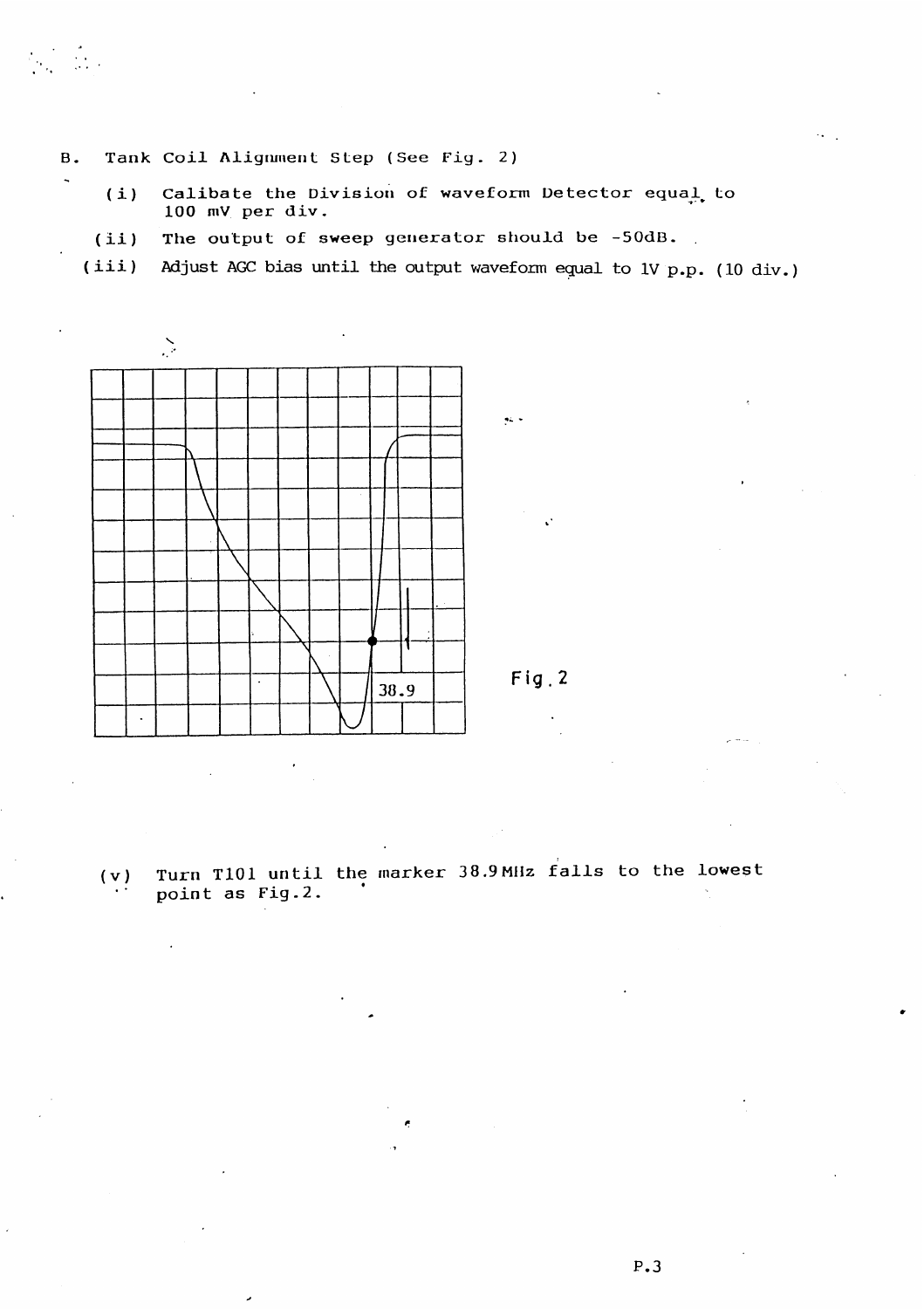# C. VIF Alignment

 $\mathcal{L} = \mathcal{L}$ 

- (i) Connect 100 ohm resistor between TP103 and TP104.  $\cdots$
- $(ii)$ Adjust T104 until obtain the maximum waveform amplitude. (If Provided.)
- Adjust AGC bias, and maintain the waveform achieve 1V pp.  $(iii)$



 $Fig.3$ 

لداعج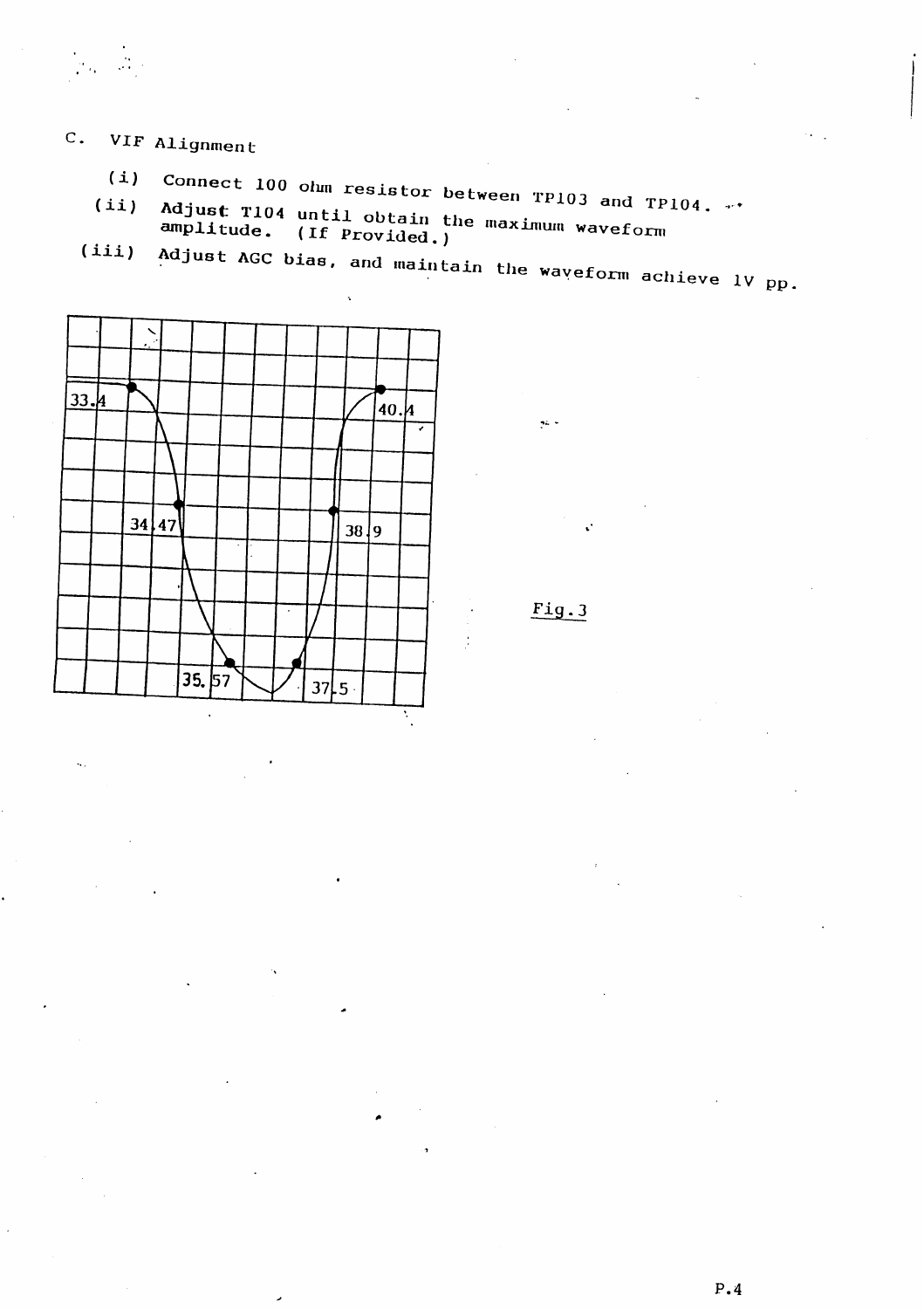- AFC Alignment  $D.$ 
	- Remove the 100 ohm resistor from TP103 and P104.  $(i)$
	- $(ii)$ Connect Philips Pattern Generator to tuner test point (IF PIN) and Ground (Frequency is 38.9 MHz color bar).
	- (iii) Connect digital multimeter to TP102.
		- (iv) Adjust T103 to obtain a DC4V  $\pm$ 0.1V.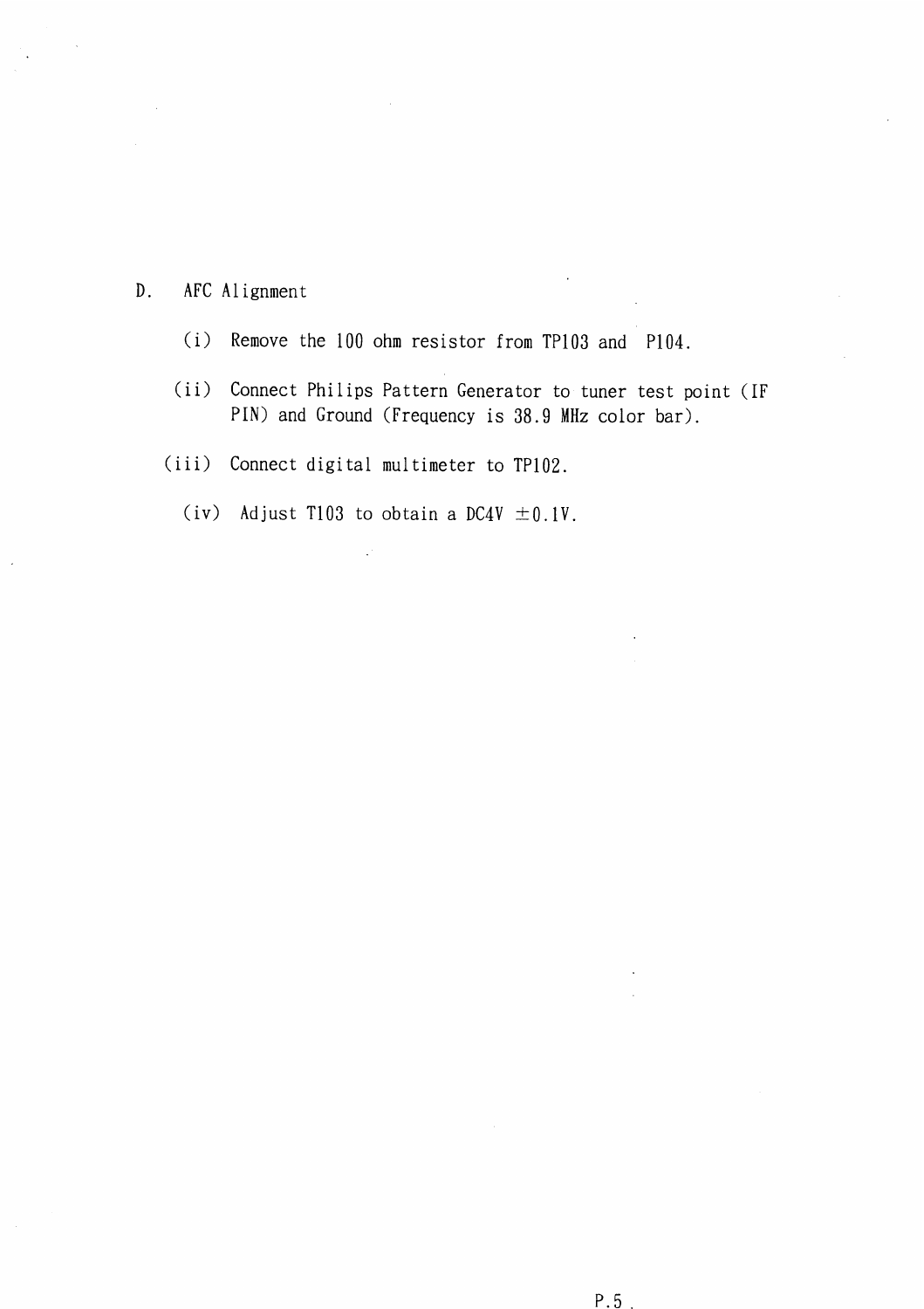- SIF Alignment  $B<sub>z</sub>$ 
	- Connect the sweep generator to TP105.  $(i)$
	- (ii) Connect waveform detect to TP106.  $(iii)$ 
		- The output of sweep generator should be  $-20dB$ .  $(iv)$

Adjust T102 to obtain the waveform as Fig.5.



 $Fig. 5$ 

د ده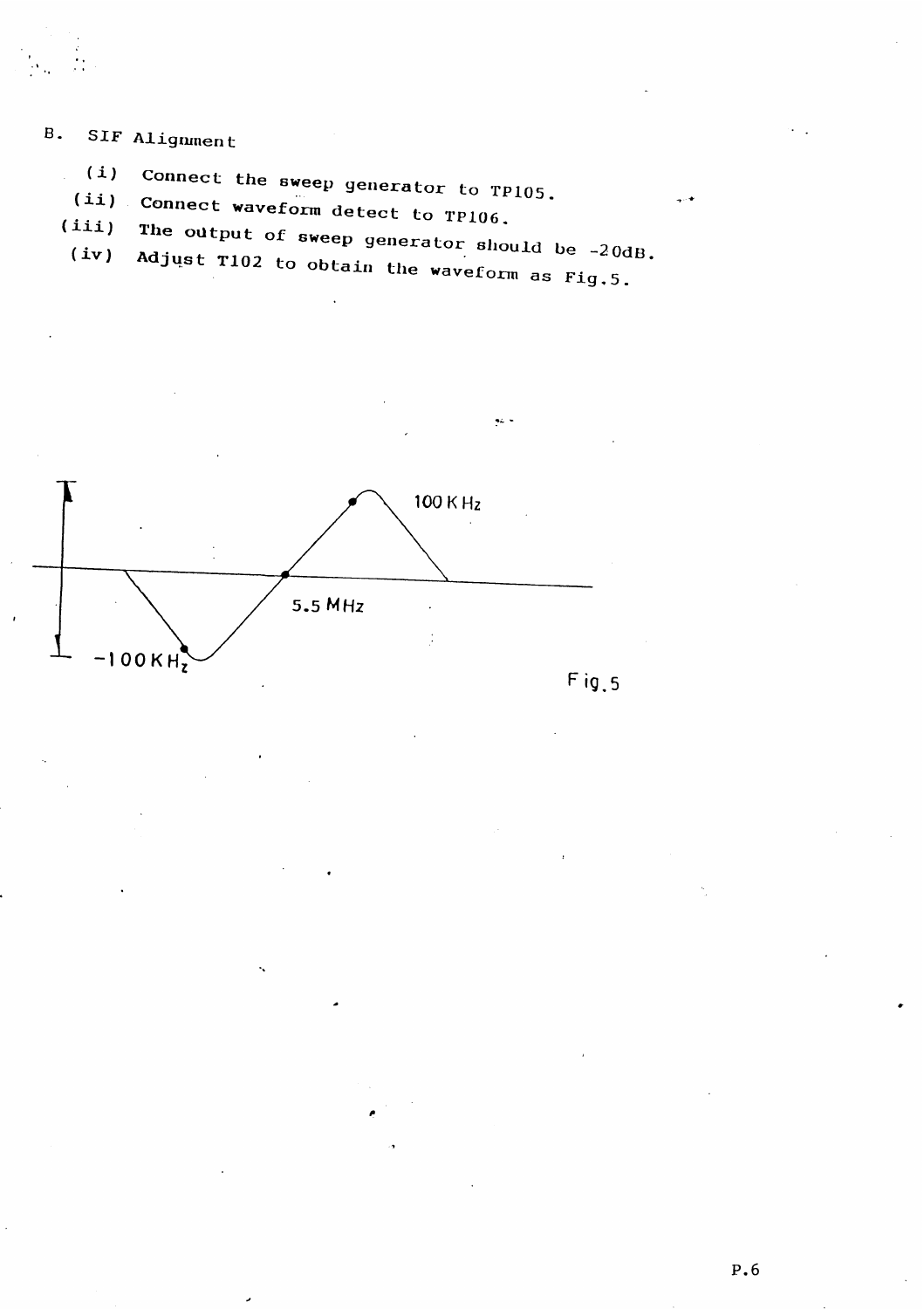#### B+ ADJUSTMENT

- 1) Connect a digital volt meter to TPB+ and ground.
- 2) Set Brightness, contrast and colour to maximum.

3) Adjust VR901 and obtain a reading of 112V.

#### HORIZONTAL CIRCUIT ADJUSTMENT

- 1) Receive Monoscope Pattern input signal 80dBuV.
- 2) Connect terminal 20 PIN of IC401 and the ground with the Mylar Cap. 0.1 MFD.
- 3) Adjust VR404 to obtain the picture running at center.
- 4) Adjust VR405 to obtain the picture at center.

#### VERTICAL HOLD ADJUSTMENT

- 1) Receive the Monoscope Pattern.
- 2) Connect a digital voltage meter to IC401 PIN "2" and ground.
- 3) Adjust (VR401) and obtain a reading of 2.4V  $\pm 0.05$ V DC.

#### VERTICAL CIRCUIT ADJUSTMENT

- 1) Receive the Monoscope Pattern.
- 2) Adjust V-size (VR402) to obtain a normal picture.

#### SUB-BRIGHTNESS ALIGNMENT

- 1) Receive a color bar pattern.
- 2) Turn the brightness, contrast and color to minimum.
- 3) Connect a digital voltage meter to TP301 and ground.
- 4) Adjust (VR303) and obtain a reading of 1.8V  $\pm$ 0.05V DC.

#### WHITE BALANCE ALIGNMENT STEP

(deguss the picture by deguassing coil if necessary)

- 1) Turn the brightness, contrast and picture control to minimum value.
- 2) Turn VR501,502,504 to middle position. Turn VR503,505 to middle position.
- 3) Receive a black and white pattern.
- 4) Adjust screen volume on FBT until the brightest bar can just be seen.
- 5) Adjust VR501,504,503,505 to make the picture uniformly white.  $(9300^{\circ} K)$

#### FOCUS ALIGNMENT

- 1) Set the brightness and contrast to middle position.
- 2) Receive a monoscope pattern.
- 3) Adjust focus control to obtain sharpest picture.

#### AGC ALIGNMENT

- 1) Receive CH69 (UHF) and input field strength in  $63dB \pm 3dB$  input.
- 2) Adjust VR101 to the point where noise is disappeared.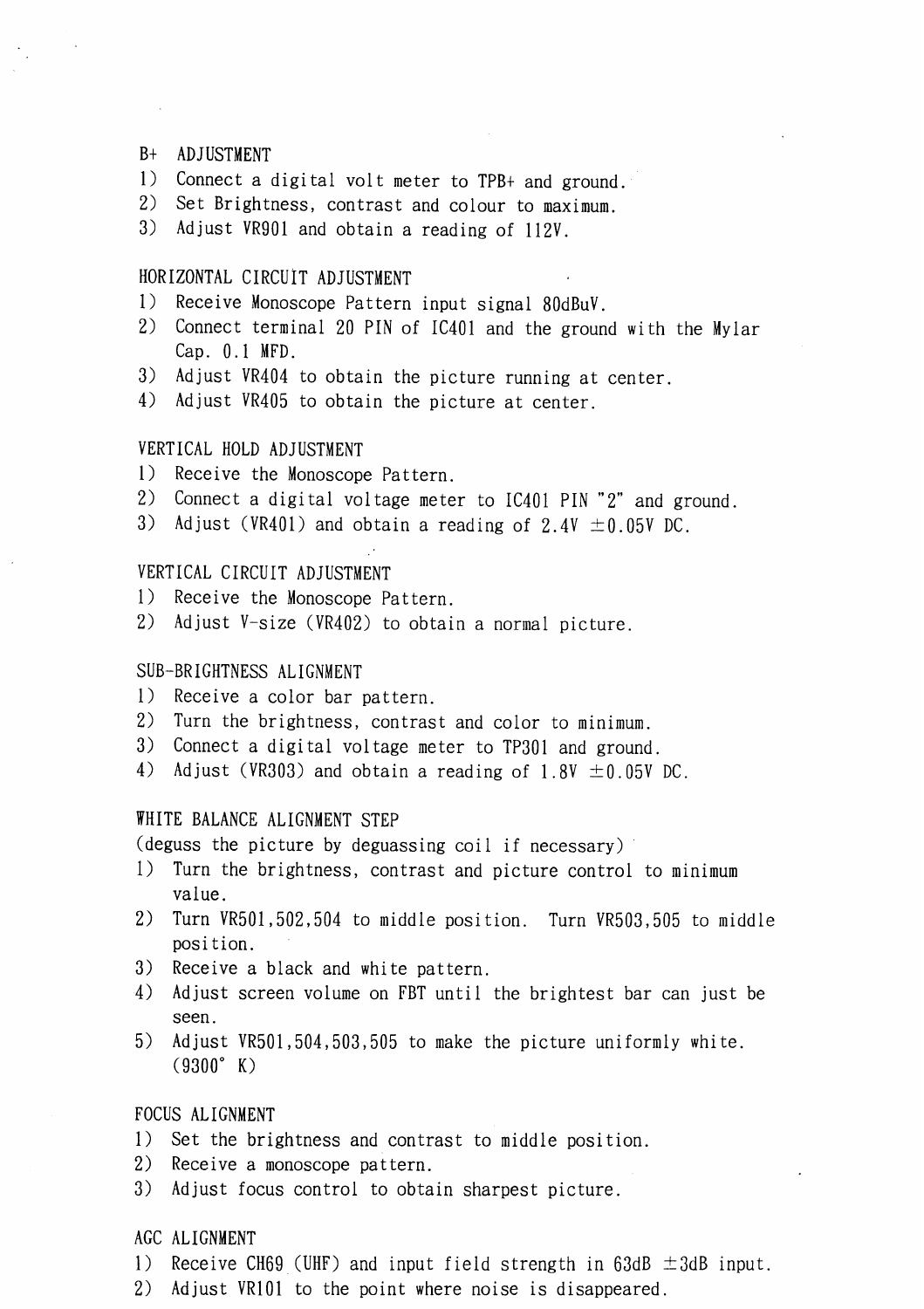#### . PAL COLOUR ALIGNMENT

- $(1)$ Receive Philips Pattern.
- $(2)$ Connect Oscilloscope to T301.
- $(3)$ Set color control to maximum position.
- Adjust T301 and VR302,307 to obtain the waveform as Fig.6.  $(4)$

 $(.5)$ 



Fig.6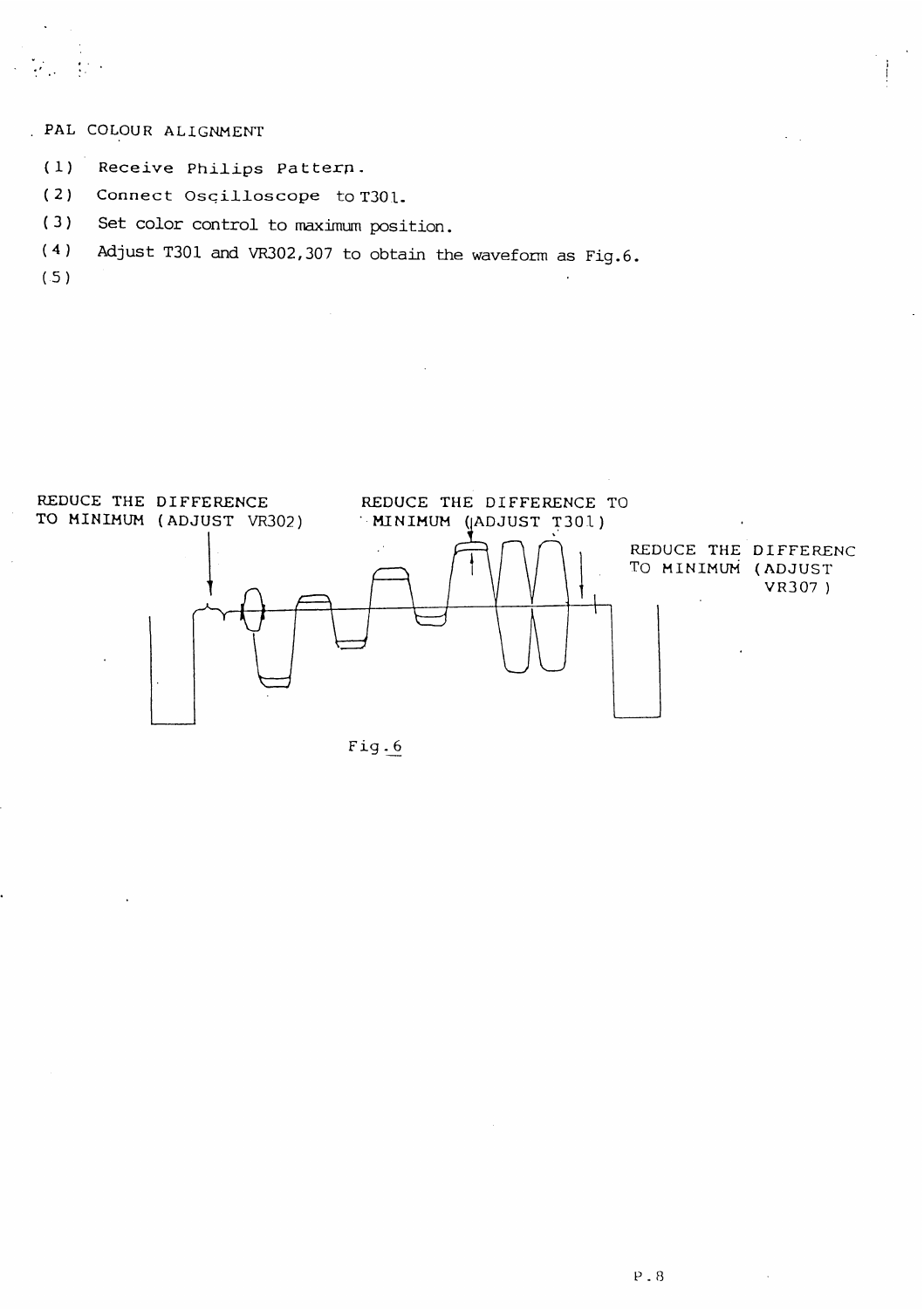|                                                                                                                     |                                                                                                                                                                                  |                                                                                            | VOLTAGE TABLE FOR IC                                                                                                                                                                        |                                                                                                                                                                |   |
|---------------------------------------------------------------------------------------------------------------------|----------------------------------------------------------------------------------------------------------------------------------------------------------------------------------|--------------------------------------------------------------------------------------------|---------------------------------------------------------------------------------------------------------------------------------------------------------------------------------------------|----------------------------------------------------------------------------------------------------------------------------------------------------------------|---|
| <b>SYMBOL</b><br>PIN NO.                                                                                            | IC 101<br>(V)                                                                                                                                                                    | IC 201<br>(V)                                                                              | IC 301<br>(V)                                                                                                                                                                               | IC 401<br>(V)                                                                                                                                                  |   |
| 123456789<br>$10\,$<br>$11\,$<br>$12\,$<br>13<br>${\bf 14}$<br>$15\,$<br>$16\,$<br>$17\,$<br>${\bf 18}$<br>19<br>20 | 0.49<br>3 <sup>1</sup><br>8.5<br>${\rm GND}$<br>3.6<br>3.6<br>GND<br>2.6<br>3 <sup>1</sup><br>5.9<br>2.9<br>2.9<br><b>GND</b><br>2.9<br>$6 -$<br>3.2<br>0.1<br>4.7<br>4.7<br>3.5 | ${\rm GND}$<br>7.1<br>15 <sub>1</sub><br>14.65<br>1.15<br>6.8<br>$3 - 7.15$<br>2.75<br>GND | $2.7 - 3.6$<br>6.8<br>2.8<br>1.2<br>$1.6 - 2$<br>2 <sup>1</sup><br>8.5<br>2.6<br>$1:5-4.5$<br>2.6<br>${\rm GND}$<br>2.1<br>6.25<br>3.45<br><b>GND</b><br>4.3<br>3.56<br>3.49<br>3.37<br>8.5 | 8.72<br>2.2<br>25<br>8<br>${\rm GND}$<br>${\rm GND}$<br>0.5<br>0.17<br>25<br>13.5<br>4.56<br>4.51<br>2.17<br>2.35<br>GND<br>GND<br>1.47<br>1.46<br>1.21<br>2.2 | ◢ |
|                                                                                                                     |                                                                                                                                                                                  |                                                                                            |                                                                                                                                                                                             |                                                                                                                                                                |   |

NOTE: VOLTAGE ARE TAKEN UNDER TUNED CONDITION WITH

CONTRAST **BRIGTHTNESS**  $COLOR$ SIGNAL PATTERN

 $\overline{a}$ 

: Maximum Position : Maximum Position : Maximum Position SIGNAL INPUT : 80 dBuV<br>CHANNEL SETTING : The Last Channel of UHF High : Colour Bar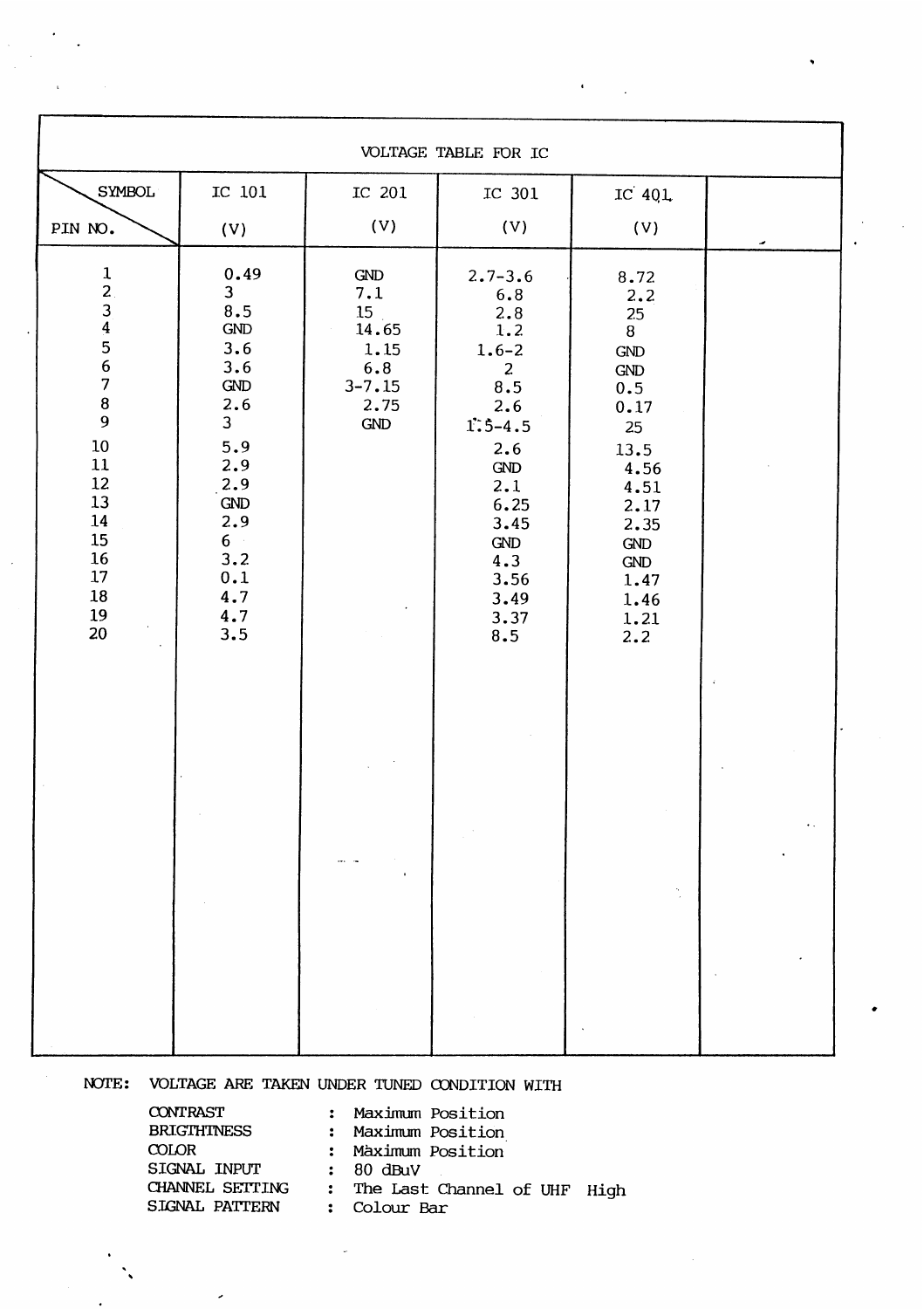|                                                                                                                                                                                                                                                                                                                                              |                                                                                                                                                                                                                                                                                                                                                                              | VOLTAGE TABLE FOR IC                                                                                                                                                                                                    |                         |             |
|----------------------------------------------------------------------------------------------------------------------------------------------------------------------------------------------------------------------------------------------------------------------------------------------------------------------------------------------|------------------------------------------------------------------------------------------------------------------------------------------------------------------------------------------------------------------------------------------------------------------------------------------------------------------------------------------------------------------------------|-------------------------------------------------------------------------------------------------------------------------------------------------------------------------------------------------------------------------|-------------------------|-------------|
| SYMBOL                                                                                                                                                                                                                                                                                                                                       | IC 601                                                                                                                                                                                                                                                                                                                                                                       | IC 701                                                                                                                                                                                                                  | پ دي.                   |             |
| PIN NO.                                                                                                                                                                                                                                                                                                                                      | (V)                                                                                                                                                                                                                                                                                                                                                                          | (V)                                                                                                                                                                                                                     |                         |             |
| $\mathbf 1$<br>$\frac{2}{3}$<br>$\boldsymbol{4}$<br>$\frac{5}{6}$<br>$\begin{array}{c} 7 \\ 8 \end{array}$<br>$\mathbf{9}$<br>$10\,$<br>11<br>12<br>13<br>14<br>15<br>16<br>17<br>18<br>19<br>20<br>21<br>22<br>23<br>24<br>25<br>26<br>27<br>28<br>29<br>30 <sub>o</sub><br>$\frac{31}{32}$<br>33<br>34<br>35<br>36<br>37<br>38<br>39<br>40 | $\pmb{0}$<br>${\bf 0}$<br>$\pmb{0}$<br>$\bf{0}$<br>4.7<br>4.7<br>4.7<br>4.7<br>4.7<br> J <br>$\mbox{GND}$<br>0.5<br>0.5<br>0.5<br>0.18<br>2.5<br>GND<br>4.4<br>5.46<br>4.4<br>GND<br>4.4<br>4.4<br>4.4<br>4.7<br>1.8<br>2.6<br>4.7<br>4.7<br>${\bf 0}$<br>0.2<br>$0.2$<br>$0.2$<br>4.2<br>4.7<br>$\pmb{0}$<br>$0 - 4.6$<br>$0 - 2.3$<br>$0 - 2.6$<br>$\boldsymbol{4}$<br>4.7 | $\mathbf 0$<br>2.6<br>2.6<br>2.6<br>2.6<br>2.6<br>2.6<br>$-2.6$<br>$\mathbf{0}$<br>$\mathbf{0}$<br>2.6<br>$\pmb{0}$<br>$\pmb{0}$<br>${\bf 0}$<br>$\pmb{0}$<br>$\pmb{0}$<br>$\bf{0}$<br>$\pmb{0}$<br>$\mathbf{0}$<br>2.6 | $\mathcal{G}^{\dagger}$ | $\bullet$ . |

 $\hat{\phantom{a}}$ 

NOTE: VOLTAGE ARE TAKEN UNDER TUNED CONDITION WITH

**CONTRAST** : Maximum Position **BRIGHTNESS** : Maximum Position  $\infty$ LOR : Maximum Position SIGNAL INPUR : 80 dBuV : The Last Channel of UHF High CHANNEL SETTING SIGNAL PATTERN : COlour Bar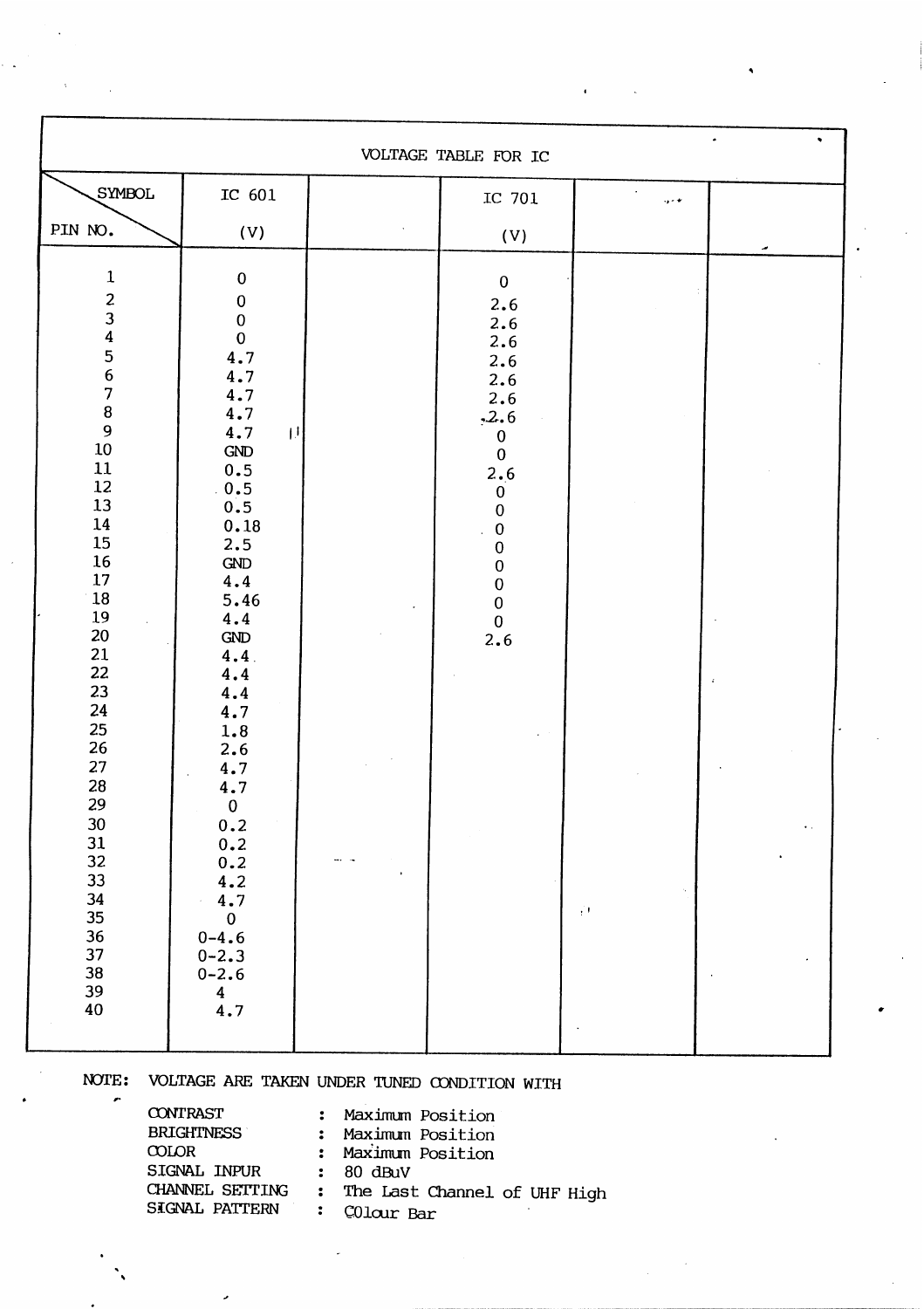|             |                |                | VOLTAGE TABLE FOR TRANSISTOR |      |              |                |                  |
|-------------|----------------|----------------|------------------------------|------|--------------|----------------|------------------|
|             | B (V)          | C (V)          | E(V)                         |      | B (V)        | C(V)           | E(V)             |
| 0001        | 4.1            | 12.4           | 3.5                          | Q506 | 2.2          | 8.5            | 3.5              |
| $Q$ 002     | 4.8            | 0              | 8.9                          | Q603 | 5.4          | 14             | 4.7              |
| 0003        | 2.4            | $\overline{0}$ | 3.1                          | Q604 | $\mathbf 0$  | 4.7            | $\overline{0}$   |
| Q004        | 0.1            | 8.2            | $\mathbf{O}$                 | O608 | 0.6          | $\overline{0}$ | $\Omega$         |
| <b>COO5</b> | 0.9            | 6.8            | 0.3                          | Q609 | $\mathbf 0$  | 4.7            | 4.4              |
| Q101        | 11.6           | 12.3           | 12.4                         | Q681 | 0.65         | 5 <sup>1</sup> | $\mathbf{O}$     |
| Q102        | 11.6           | 12.3           | 12.4                         | Q701 | $\Omega$     | 2.6            | $\Omega$         |
| 0103        | 11.6           | 12.3           | 12.4                         | Q702 | 2.6          | $-1.8$         | 2.6              |
| 0104        | 1.1            | $\overline{9}$ | 0.3                          | Q901 | 9.1          | 12.9           | 8.4              |
| 0105        | $\mathbf 0$    | 7 <sup>1</sup> | $\overline{0}$               | 0903 | $\mathbf{0}$ | 1.2            | $\mathcal{O}$    |
| $\Omega$    | 0.6            | $0 - 31$       | $\Omega$                     | Q904 | $-2.5$       | 291            | $\mathbf{0}$     |
| Q107        | 3.1            | 8.2            | 2.5                          | Q905 | 112          | 112            | 111              |
| 0201        | 16.1           | 15.6           | 15.4                         | Q906 | 111          | 112            | $\overline{112}$ |
| Q401        | 10.2           | 15.6           | 8.8                          | Q907 | 5.4          | $\mathbf{0}$   | 1.7              |
| Q402        | $\overline{0}$ | 79             | $\mathbf 0$                  |      |              |                |                  |
| Q403        | $\overline{0}$ | 111            | $\mathbf 0$                  |      |              |                |                  |
| Q501        | 3.6            | 118            | $\mathbf{3}$                 |      |              |                |                  |
| Q502        | 3.6            | 105            | $\overline{3}$               |      |              |                |                  |
| Q503        | 3.4            | 122            | 2.8                          |      |              |                |                  |
| Q504        | 2.2            | 8.5            | 3.5                          |      |              |                |                  |
| Q505        | 2.2            | 8.5            | 3.5                          |      |              |                |                  |

NOTE: VOLTAGE ARE TAKEN UNDER TUNED CONDITION WITH

CONTRAST **BRIGHTNESS** COLOR SIGAL INPUT<br>
CHANNEL SETTING : The Last Channel of UHF High<br>
SIGNAL PATTERN : Colour Bar SIGAL INPUT

 $\ddot{\phantom{a}}$ 

 $\sim 10$ 

- : Maximum Position<br>: Maximum Position : Maximum Position
	-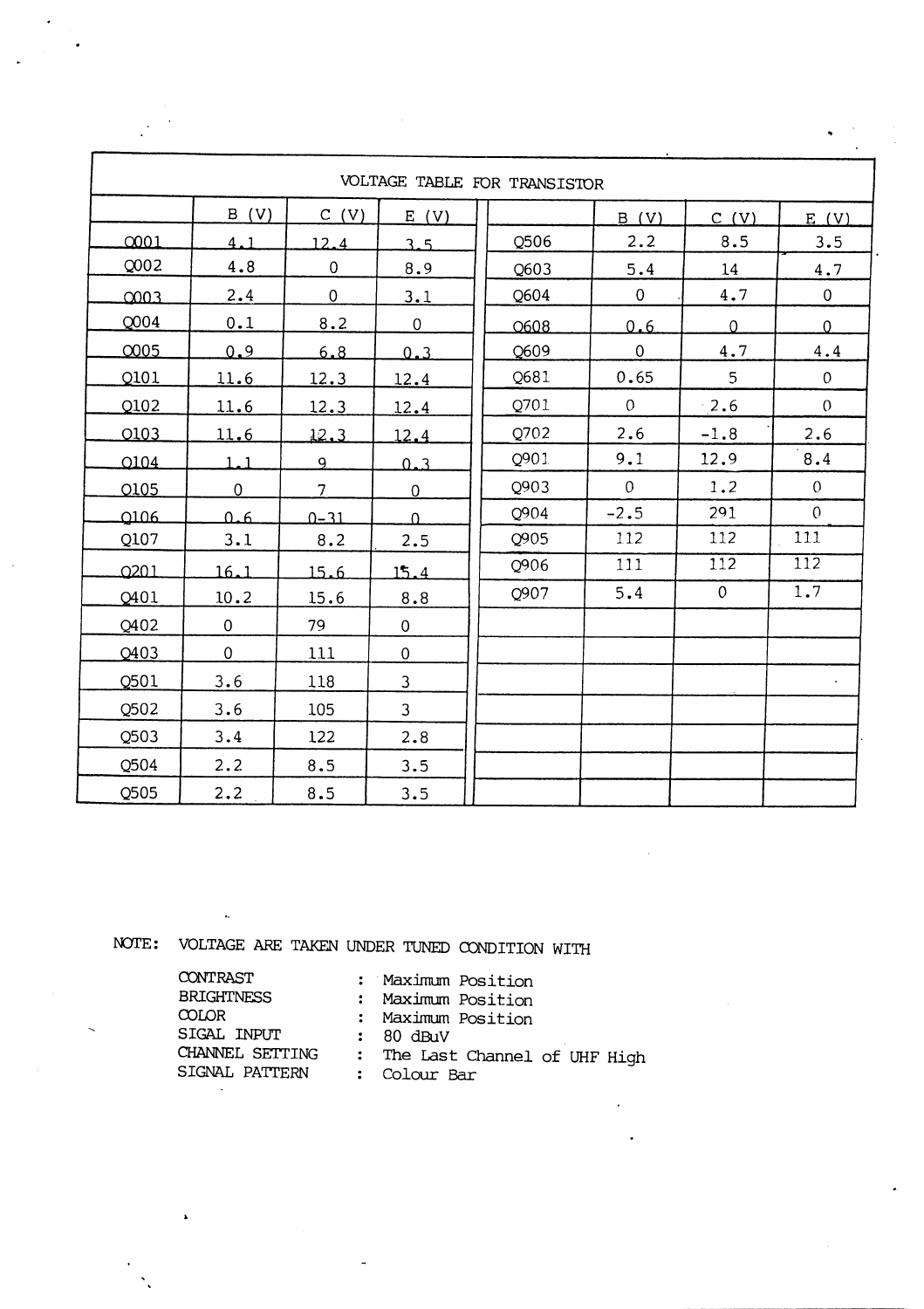| <b>PART NUMBER</b>       | <b>DESCRIPTION</b>                                                 |  |
|--------------------------|--------------------------------------------------------------------|--|
| $155 - 921304 - 00 - 13$ | HANDSET ASS'Y FOR R/C:9213 SGS IC 47P.                             |  |
|                          | CAB: TEAC DESIGN 9213 CT-M341MKII RC-616                           |  |
| $180 - 9313T0 - 28 - 22$ | NON-COMMON PART ASS'Y PAL/BG W/AV IN RCA<br>JACK {SGS IC} 47 PROG. |  |
| 180-9313T0-28-CP         | COMMON PART ASS'Y (PAL/BG W/AV IN)<br>NEW SGS 3 CHIP IC "FOR TEAC" |  |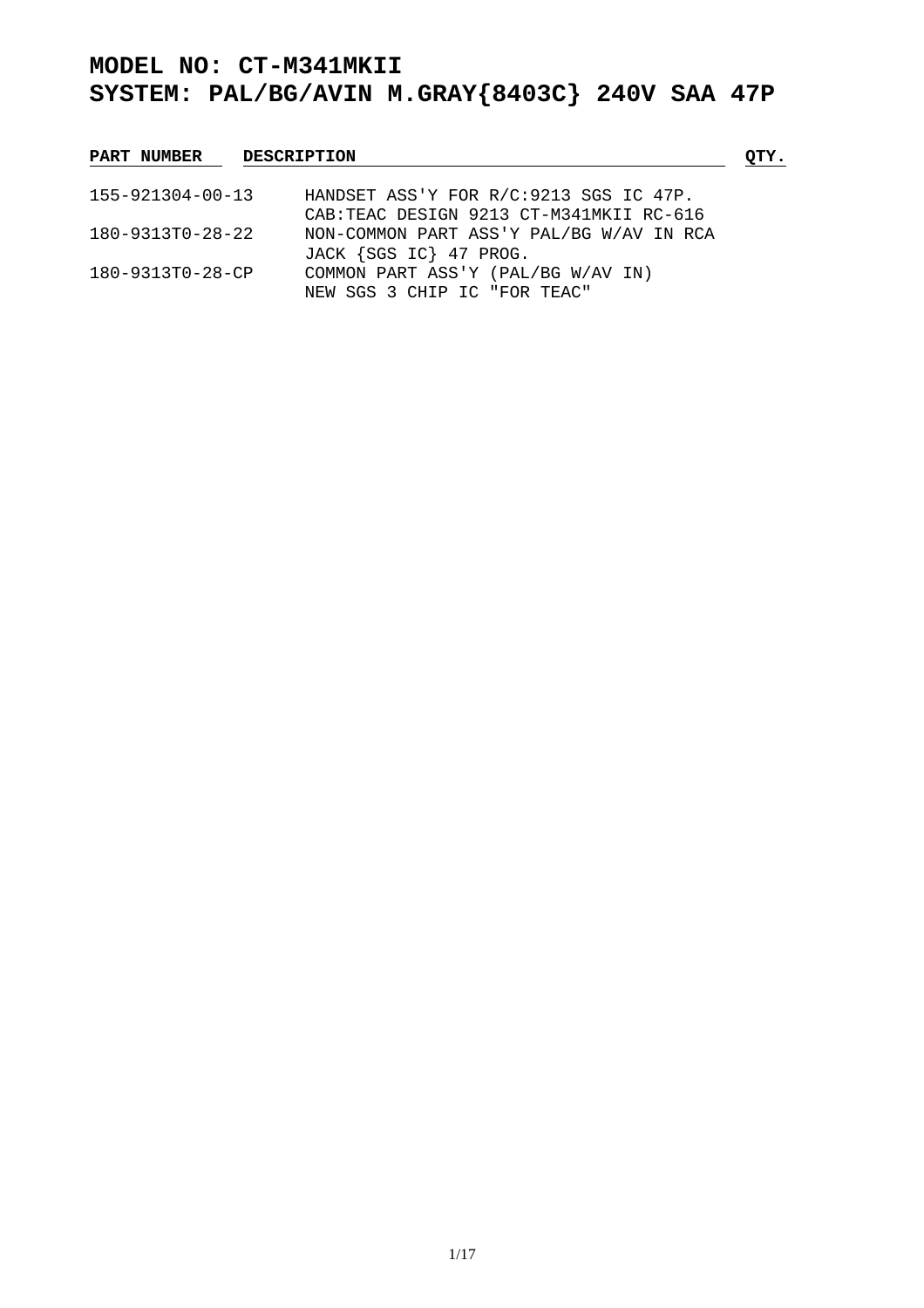| <b>PART NUMBER</b>  | <b>DESCRIPTION</b>                                      | QTY.         |
|---------------------|---------------------------------------------------------|--------------|
|                     | 155-921304-00-13 HANDSET ASS'Y FOR R/C:9213 SGS IC 47P. |              |
|                     | CAB: TEAC DESIGN 9213 CT-M341MKII RC-616                |              |
|                     | 107-800455-46 455K HZ RESONATOR "KYOCERA"               | $\mathbf 1$  |
|                     | X701                                                    |              |
| 113-100005-17       | CARBON FILM RESISTOR 10 OHM 1/16W +-5%                  | 1            |
|                     | R701                                                    |              |
| 113-103005-17       | CARBON FILM RESISTOR 10K OHM 1/16W +-5%                 | $\mathbf 1$  |
|                     | R703                                                    |              |
| 113-229005-17       | CARBON FILM RESISTOR 2.2 OHM 1/16W +-5%                 | $\mathbf 1$  |
|                     | R702                                                    |              |
| 113-330005-17       | CARBON FILM RESISTOR 33 OHM $1/16W + -58$               | $\mathbf 1$  |
|                     | R704                                                    |              |
| 123-101350-60       | CERAMIC CAP. 100 PF 50V +-10% (SL TYPE) "SMART          | 2            |
|                     | GOOD"                                                   |              |
|                     | C702,703                                                |              |
| 127-476042-03       | ELECT. CAP. 47 MFD 16V +-20%                            | 1            |
|                     | C701                                                    |              |
| 130-134148-01       | SILICON DIODE IN4148                                    | 2            |
|                     | D701,702                                                |              |
| 130-600101-00       | INFRARED EMITTER EL-1L1 KODENSHI                        | $\mathbf 1$  |
|                     | LED 701                                                 |              |
| 131-210719-29       | TRANSISTOR 2SA719R/S MATSUSHITA                         | $\mathbf 1$  |
|                     | Q702                                                    |              |
| 131-230945-00       | TRANSISTOR 2SC945 NEC                                   | $\mathbf 1$  |
|                     | <b>0701</b>                                             |              |
| 133-830041-31       | IC M3004LAB1 (SGS)                                      | $\mathbf{1}$ |
|                     | IC701                                                   |              |
| 172-626010-42       | UL 1007 TOP COAT WIRE AWG 26 100MM RED 10 X 10MM        | 1            |
|                     | FOR REMOTE P.C.B. `+' TO BATTERY CONTACT PLATE `+'      |              |
| 172-626012-40       | UL 1007 TOP COAT WIRE AWG 26 120MM BLACK 10 X 10        | 1            |
|                     | МM                                                      |              |
|                     | FOR REMOTE P.C.B. `-' TO BATTERY CONTACT PLATE `-'      |              |
| 172-726000-99       | BARE WIRE 54MM                                          | $\mathbf 0$  |
|                     | W701,702                                                |              |
| 190-921306-02       | REMOTE P.C.B.                                           | 1            |
| $514 - 260410 - 00$ | SELF-TAPPING SCREW 2.6 X 10 B/T (HARDEN) $\{BLACK\}$    | $\mathbf 1$  |
|                     | CAB. MTG.                                               |              |
| 774-931301-00       | BATTERY SPRING (+-)                                     | $\mathbf 1$  |
| 774-931302-00       | BATTERY SPRING (+)                                      | $\mathbf 1$  |
| 774-931303-00       | BATTERY SPRING (-)                                      | $\mathbf{1}$ |
| 810-041104-13       | POLYBAG 4" X 11" X 0.04MM W/RE-CYCLING MARK             | $\mathbf{1}$ |
|                     | FOR HANDSET                                             |              |
| 849-921302-00       | CONTACT RUBBER KEY PAD (24 KEYS)                        | 1            |
| 892-921302-04       | DIAL KEY PLATE - ENG STD (24 KEYS) "47 PROG."           | $\mathbf{1}$ |
| 910-921301-01       | BATTERY DOOR (3A)                                       | $\mathbf 1$  |
| 964-921301-01       | SENSOR LENS                                             | $\mathbf{1}$ |
| 900-921311-73       | HANDSET TOP CAB. - TEAC DESIGN 9213 (CT-M341MKII        | $\mathbf{1}$ |
|                     | $RC-616)$                                               |              |
| 900-921341-73       | HANDSET TOP CAB. - TEAC DESIGN 9213 (CT-M341MKII        | 0            |
|                     | $RC-616)$                                               |              |
| 902-921311-01       | HANDSET BOTTOM CAB. - BLACK MOULDED (3A)                | 1            |
|                     | 902-921341-01 HANDSET BOTTOM CAB. - BLACK MOULDED (3A)  | $\Omega$     |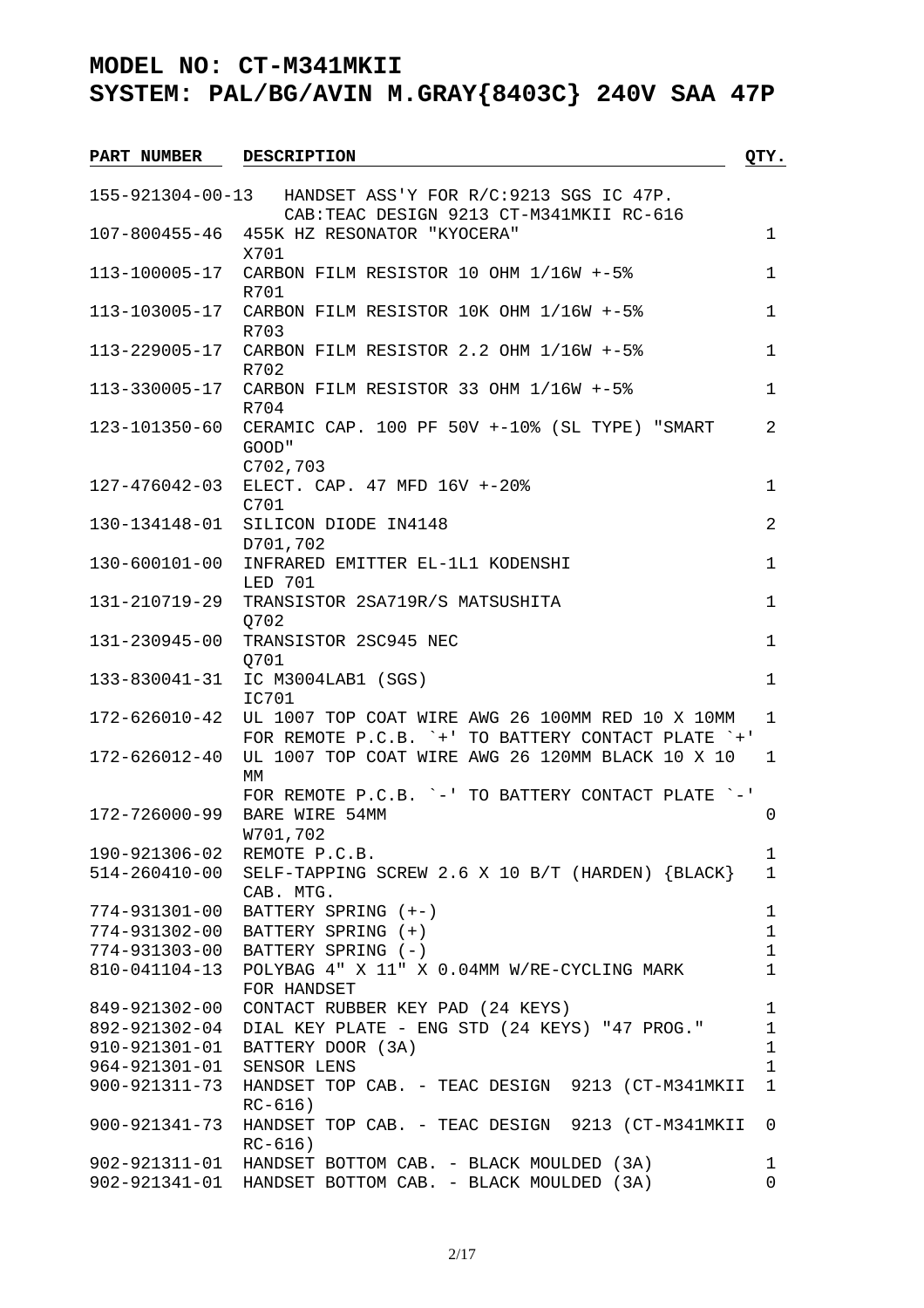**SYSTEM: PAL/BG/AVIN M.GRAY{8403C} 240V SAA 47P**

PART NUMBER DESCRIPTION **QTY.** 180-9313T0-28-22 NON-COMMON PART ASS'Y PAL/BG W/AVACK {SGS IC} 47 PROG. 002-114022-40 14" CRT #37SX110Y22-DC05A S/H CAI HONG 1 003-131414-02 TUNER (OSCAR ) UVE33-W14 MITSUMI (HIGH JACK) 1 TUNER 107-738900-07 SAW FILTER TOSHIBA (F1044PS) 1 SA101 160-102255-27 PIN CONNECTOR 2 PINS PLUG STRAIGHT (UL) (S.H.S) 1 CN202 162-110010-00 ANTENNA MATCHING TRANSFORMER (300 OHM TO 75 OHM) 1 166-162030-00 SPEAKER 3" 2W 16 OHM "TCL" 1 171-550084-D0 84" AC LINE CORD W/SAA APP. 10A 250V 1 172-726000-99 BARE WIRE 54MM 0 W158,104 179-105000-00 UL PVC TUBE 5mm DIA 0 400MM FOR CN202 186-624500-11 HI-WATT SUPER HEAVY DUTY 1.5V 0% MERCURY 3A ER03X 2 ALUM.CASE 191-201017-07 2 PIN SOCKET ASS'Y L=460MM (PIN 1 RED, PIN 2 1 BLACK) CN202 `1' TO SPK. `+', `2' TO SPK. `-' 191-400042-07 4 PINS SOCKET ASS'Y AWG 20 420 MM 1 514-400408-10 SELF-TAPPING SCREW 4 X 8 B/T (HARDEN) 2 FOR SWIVEL STAND 515-303408-10 SELF-TAPPING SCREW 3 X 8 W/B/T (HARDEN) 1 FOR FRONT CAB. TO FRONT PANEL 610-931301-53 GIFT BOX - TEAC (A) DESIGN (CT-M341MKII) 1 663-230458-98 SERIAL NO.LABEL - OC:GT-458/98 0 663-230464-98 SERIAL NO.LABEL - OC:GT-464/98 0 663-230517-98 SERIAL NO.LABEL - OC:GT-517/98 2 1PC STUCK ON RATING LABEL, 1PC STUCK ON CARTON 669-881301-4N RATING LABEL - TEAC (A) DESIGN {CT-M341MKII} 1 {220V} 670-931300-1B INSTRUCTION MANUAL - TEAC (C) DESIGN {CT-M341MKII} 1  ${47P.}$  $678-931301-16$  CB NUMBER LABEL  $\{I\}$  - TEAC DESIGN (CT-M341TXT) 2 LARGE SIZE 2PC STUCK ON EACH CTN 678-931306-07 SCREEN STICKER - TEAC DSEIGN (CT-M341MKII) 1 TO TOP RIGHT OF THE SCREEN 678-931314-05 EASY TUNE CARD (B) - TEAC (B) DESIGN 1 678-931315-07 TOTAL CARE LAEBL - TEAC (B) DESIGN 1 1PC STUCK ON BACK CABINET 690-942039-02 WARRANTY CARD -TEAC (C) DESIGN 1 693-931301-08 EAN CODE LABEL - 9313060007775 1 737-154510-00 METAL WASHER 2 FOR SWIVEL STAND 782-721952-10 DOUBLE ROD ANTENNA 5 SECTIONS 850MM "TIMPOLAR" 1 800-931305-00 POLYFOAM (1) 1 800-931306-00 POLYFOAM (2) 1 800-931307-00 POLYFORM (3) 1 800-931308-00 POLYFOAM (4) 1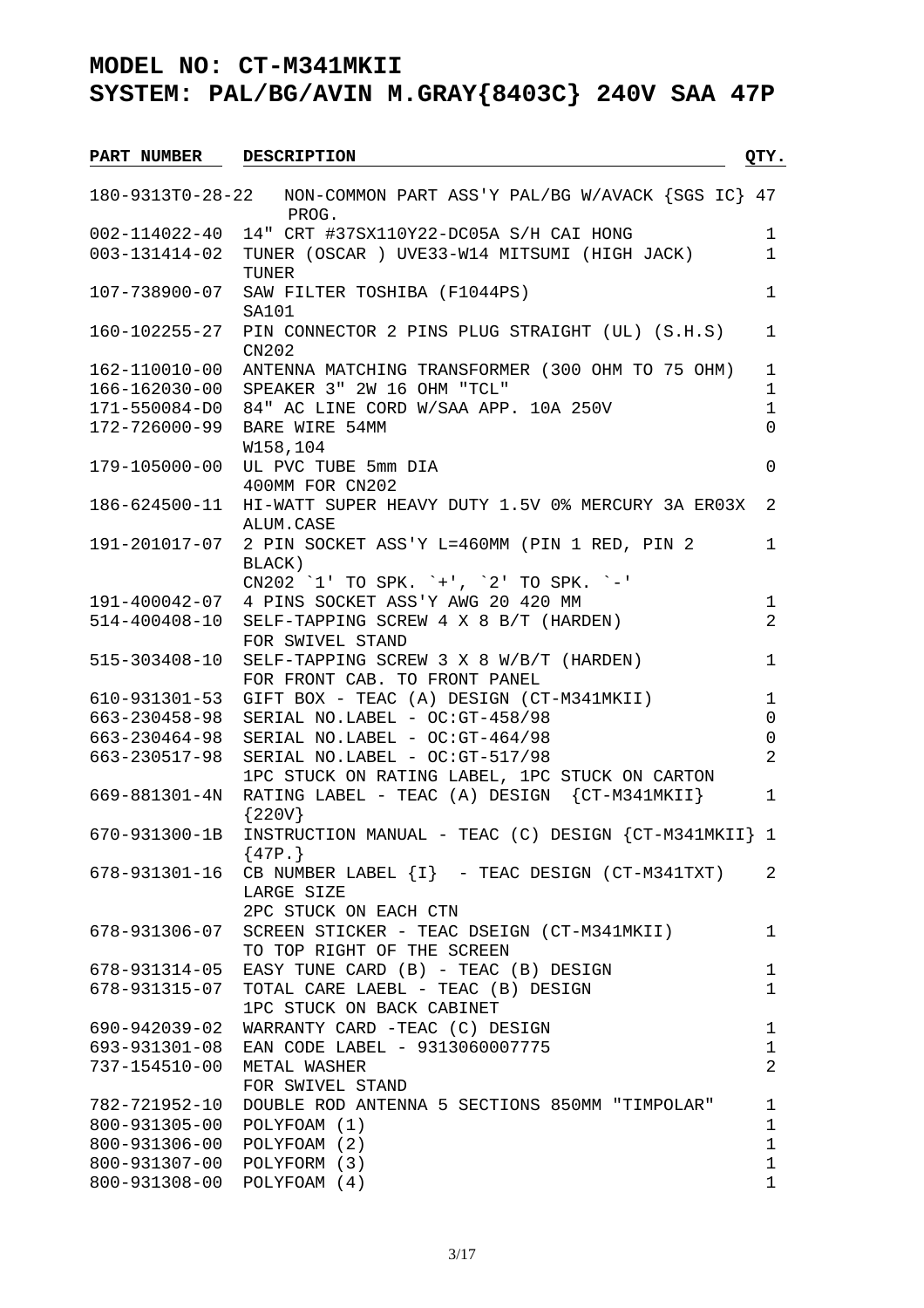| <b>PART NUMBER</b>             | <b>DESCRIPTION</b>                                                                                                                                               | QTY.                                         |
|--------------------------------|------------------------------------------------------------------------------------------------------------------------------------------------------------------|----------------------------------------------|
|                                | 810-052204-14 POLYBAG 5" X 22" X 0.04MM W/RE-CYCLING MARK {P/O<br>$MAT$ }                                                                                        | $\mathbf{1}$                                 |
|                                | FOR AC LINE CORD<br>810-091504-13 POLYBAG 9" X 15" X 0.04MM W/ RE-CYCLING P.E.MARK                                                                               | $\mathbf{1}$                                 |
|                                | FOR I/MANUAL<br>810-303004-61 POLYBAG 30"X30"X0.04MM W/PUNCH TEAC DESIGN<br>$(CT-M341 TXT)$                                                                      | $\mathbf{1}$                                 |
|                                | FOR UNIT<br>826-221505-00 FOAM SHEET 22" X 15" X 0.5MM<br>FOR UNIT                                                                                               | $\mathbf 1$                                  |
|                                | 830-931301-02 STAND RUBBER FOOT (GREY)<br>FOR SWIVEL STAND                                                                                                       | 4                                            |
| 884-931314-02<br>889-931302-00 | 884-881303-01 JACK PLATE - W/AV IN/WHITE SS<br>PRESET PLATE - TEAC DEISGN<br>COVER PLATE (PAL)                                                                   | $\mathbf{1}$<br>$\mathbf{1}$<br>$\mathbf{1}$ |
| 889-931304-00                  | COVER PLATE - W/O BAND SW. AND TACT SW. HOLE<br>FOR REAR CAB.                                                                                                    | $\mathbf{1}$                                 |
| 900-931301-10<br>902-931306-U5 | FRONT CABINET (A) - METALLIC GREY (8403C) SPRAYED<br>REAR CAB.-METALLIC GREY{8403C} W/SINGLE SPEAKER<br>$\{HIPS UL94V0\}$                                        | $\mathbf{1}$<br>$\mathbf{1}$                 |
| 917-931301-00<br>919-931302-33 | REMOTE LENS (A-A) TRANSLUCENT RED<br>P/DOOR-TEAC DESIGN CT-M341MKII METALLIC GREY<br>${8403C}$                                                                   | $\mathbf{1}$<br>$\mathbf{1}$                 |
| 930-931302-14                  | FRONT PANEL (A-B) (PAL) - TEAC DESIGN METALLIC<br>GREY (8403C)                                                                                                   | $\mathbf{1}$                                 |
|                                | 959-931301-04 SWIBEL STAND - ABS METALLIC GREY {8403C}<br>986-931301-06 NAME PLATE - TEAC DESIGN<br>991-931301-05 POWER KNOB $(A-A)$ - METALLIC GREY $\{8403C\}$ | $\mathbf 1$<br>$\mathbf 1$<br>$\mathbf{1}$   |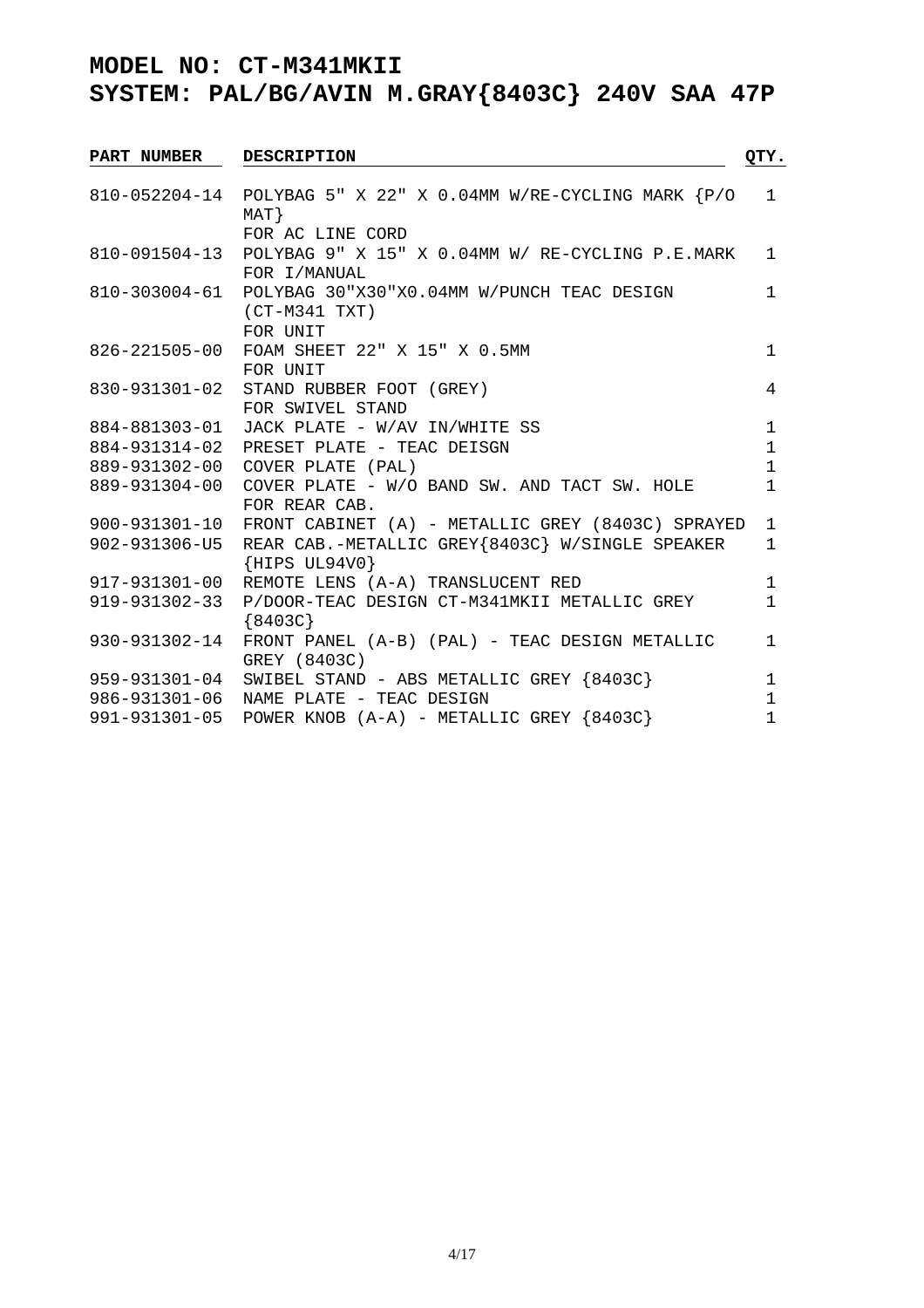| <b>PART NUMBER</b>  | <b>DESCRIPTION</b>                                                         | QTY.           |
|---------------------|----------------------------------------------------------------------------|----------------|
|                     | 180-9313T0-28-CP COMMON PART ASS'Y (PAL/BG W/AV IN)                        |                |
|                     | NEW SGS 3 CHIP IC "FOR TEAC"                                               |                |
|                     | 001-214189-05 FLYBACK TRANSFORMER 154-189H GOLDSTAR "FOR CAIHONG 1<br>CRT" |                |
| $008 - 550151 - 05$ | T402<br>DEGAUSSING COIL 40T (W/FIVE LAYERS OF TAPE)<br>L903                | 1              |
| 012-102340-06       | SEMI-FIXED RESISTOR EVND8AA 03B13 1KB<br><b>VR901</b>                      | $\mathbf 1$    |
| 012-103340-06       | SEMI-FIXED RESISTOR EVND8AA 03B14 10KB<br>VR101,404                        | 2              |
| 012-201340-06       | SEMI-FIXED RESISTOR EVND8AA 03B22 200B<br>VR405                            | $\mathbf 1$    |
| 012-202340-06       | SEMI-FIXED RESISTOR EVND8AA 03B23 2KB<br>VR302                             | $\mathbf 1$    |
| 012-204340-06       | SEMI-FIXED RESISTOR EVND8AA 03B25 200KB<br>VR401                           | $\mathbf 1$    |
| 012-301330-06       | SEMI-FIXED RESISTOR EVND2AA 03B32 300B<br>VR503,505                        | 2              |
| 012-501340-06       | SEMI-FIXED RESISTOR EVND 8AA 03B52 500B<br>VR402                           | $\mathbf 1$    |
| $012 - 502330 - 06$ | SEMI-FIXED RESISTOR EVND2AA 03B53 5KB<br>VR501,502,504                     | $\mathfrak{Z}$ |
| $012 - 502340 - 06$ | SEMI-FIXED RESISTOR EVND8AA 03B53 5KB<br>VR307                             | $\mathbf 1$    |
| 012-503340-06       | SEMI-FIXED RESISTOR EVND8AA 03B54 50KB<br>VR303                            | $\mathbf 1$    |
| $013 - 100004 - 00$ | GLASS DELAY LINE ENF-650A11-0 WEI HAW<br><b>DLY302</b>                     | $\mathbf 1$    |
| $013 - 200005 - 00$ | Y-DELAY LINE YBL50F18X<br><b>DLY301</b>                                    | $\mathbf 1$    |
| 101-191009-96       | HORIZONTAL DRIVE TRANSFORMER (R1009)<br>T401                               | 1              |
|                     | 101-288820-95 LINE FILTER 70MH<br>L901                                     | 1              |
| 101-414214-94       | SWITCHING POWER TRANSFORMER HL4025B (HIGHLIGHT)<br>T901                    | 1              |
| 102-370600-02       | TANK COIL / AFC COIL COILS 707851<br>T103,101                              | $\overline{2}$ |
| 102-670100-02       | SOUND IF COILS 707532<br>T102                                              | $\mathbf 1$    |
| 102-770200-02       | SECAM COLOR PAL DELAY LINE MATCHING COILS 707850<br>T301                   | 1              |
| 105-100103-08       | FIXED INDUCTOR COIL 10 UH +-10% AXIAL<br>L105                              | 1              |
| 105-101103-08       | FIXED INDUCTIVE COIL 100UH +-10% (WITTIS)<br>L501                          | 1              |
| 105-109103-08       | FIXED INDUCTIVE COIL 1.0UH +-10% (WITTIS)<br>L102,109                      | 2              |
| 105-150102-06       | LINEARITY COIL 15UH FOR 29" RCA CRT<br>L402                                | 1              |
| 105-150103-08       | FIXED INDUCTOR COIL 15 UH +-5% AXIAL<br>L401,104                           | 2              |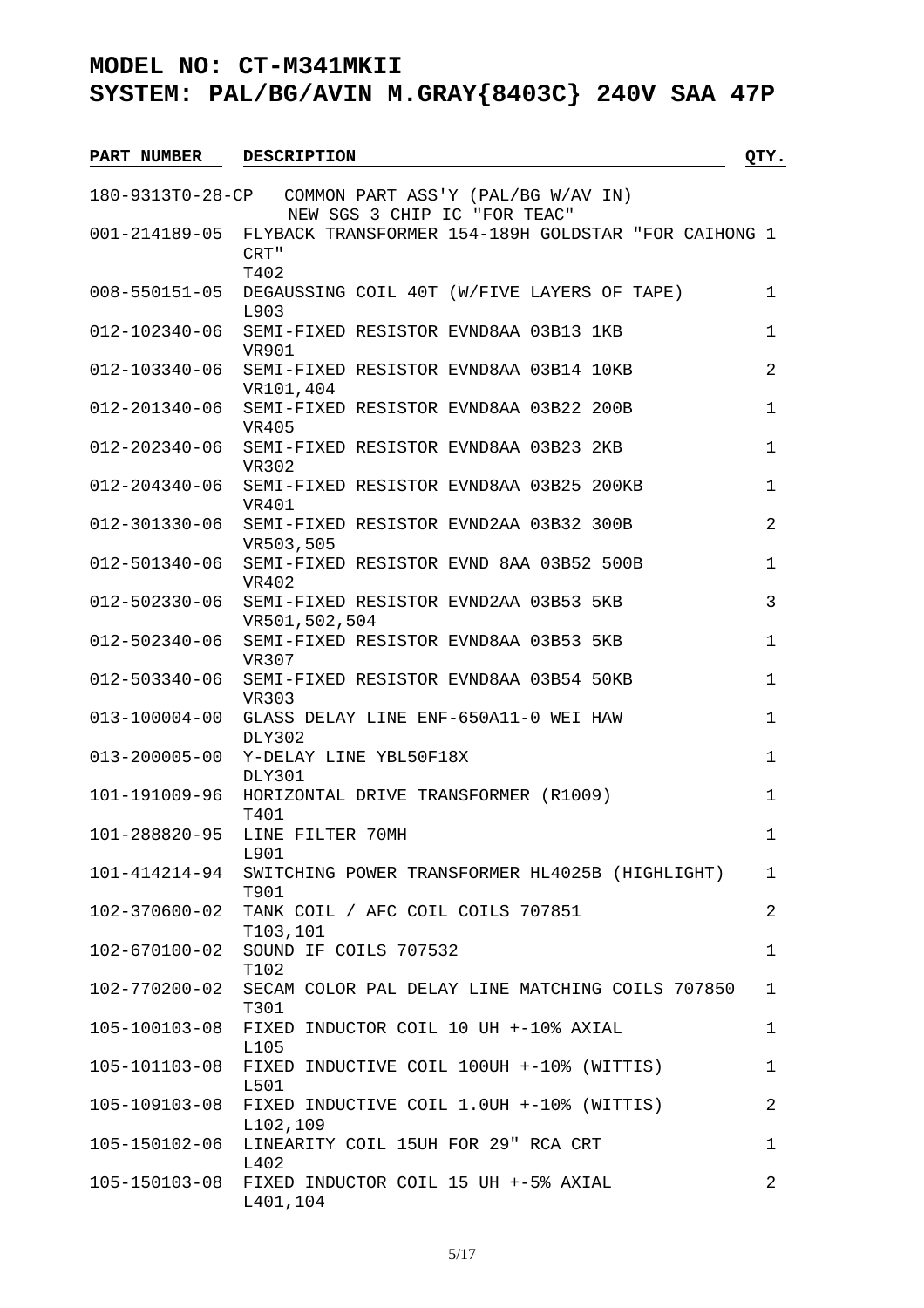| <b>PART NUMBER</b>  | <b>DESCRIPTION</b>                                                                          | QTY.        |
|---------------------|---------------------------------------------------------------------------------------------|-------------|
| 105-180103-08       | FIXED INDUCTIVE COIL 18 UH                                                                  | $\mathbf 1$ |
|                     | L302                                                                                        |             |
| 105-201106-02       | CHOKE COIL 200UH 10% CH9012- 201K (ELEC PRODUCT)<br>L903                                    | 1           |
| 105-270103-08       | FIXED INDUCTIVE COIL 27UH<br>L601                                                           | 1           |
| 105-689103-08       | FIXED INDUCTOR COIL 6.8 UH +-10% AXIAL<br>L301                                              | 1           |
| 105-828103-08       | FIXED INDUCTIVE COIL 0.82 UH +-10% AXIAL<br>L101                                            | 1           |
| 107-105500-66       | SOUND TRAP CERAMIC FILTER 5.5MHZ WEI HAW<br>CF102                                           | 1           |
| $107 - 305500 - 16$ | SOUND BYPASS CERAMIC FILTER 5.5MHZ WEI HAW<br>CF101                                         | 1           |
| 107-808000-66       | RESONATOR 8MHZ<br>X601                                                                      | 1           |
|                     | 113-101105-17 CARBON FILM RESISTOR 100 OHM 1/4W +-5%<br>R314, 316, 318, 438                 | 4           |
| 113-101205-12       | CARBON FILM RESISTOR 100 OHM 1/2W +-5%<br>R649                                              | 1           |
| 113-102105-17       | CARBON FILM RESISTOR 1K OHM 1/4W +-5%<br>R140, 134, 114, 432, 669, 326, 004, 006, 009, 329  | 0           |
| 113-102305-75       | METAL OXIDE FILM RESISTOR 1K OHM 1W +-5%<br>R411                                            | 1           |
| 113-103105-17       | CARBON FILM RESISTOR 10K OHM 1/4W +-5%<br>R418, 908, 204, 650, 309, 129, 130, 122, 622      | 9           |
| 113-103105-17       | CARBON FILM RESISTOR 10K OHM 1/4W +-5%                                                      | 0           |
| 113-103105-17       | R104, 120, 118, 640, 617, 005, 013, 010, 012, 108<br>CARBON FILM RESISTOR 10K OHM 1/4W +-5% | 3           |
| 113-104105-17       | R109, 110, 623<br>CARBON FILM RESISTOR 100K OHM 1/4W +-5%                                   | 7           |
| 113-104205-12       | R422, 642, 634, 119, 681, 682, CF103<br>CARBON FILM RESISTOR 100K OHM 1/2W +-5%             | 1           |
| 113-104305-75       | R923<br>METAL OXIDE FILM RESISTOR 100K OHM 1W +-5%                                          | ı           |
| 113-109205-12       | R921<br>CARBON FILM RESISTOR 1 OHM 1/2W +-5%                                                | 1           |
| 113-120305-75       | R410<br>METAL OXIDE FILM RESISTOR 12 OHM 1W +-5%                                            | 1           |
| 113-120405-75       | R911<br>METAL OXIDE FILM RESISTOR 12 OHM 2W +-5%                                            | 1           |
| 113-120505-75       | R920<br>METAL OXIDE FILM RESISTOR 12 OHM 3W +-5%                                            | 1           |
| 113-121105-17       | R414<br>CARBON FILM RESISTOR 120 OHM $1/4W + -58$                                           | 1           |
| 113-122105-17       | R648<br>CARBON FILM RESISTOR $1.2K$ OHM $1/4W + -58$                                        | 3           |
| 113-123105-17       | R407,665,303<br>CARBON FILM RESISTOR 12K OHM 1/4W +-5%                                      | 4           |
|                     | R436, 441, 327, 306<br>113-124105-17 CARBON FILM RESISTOR 120K OHM 1/4W +-5%<br>R451        | 1           |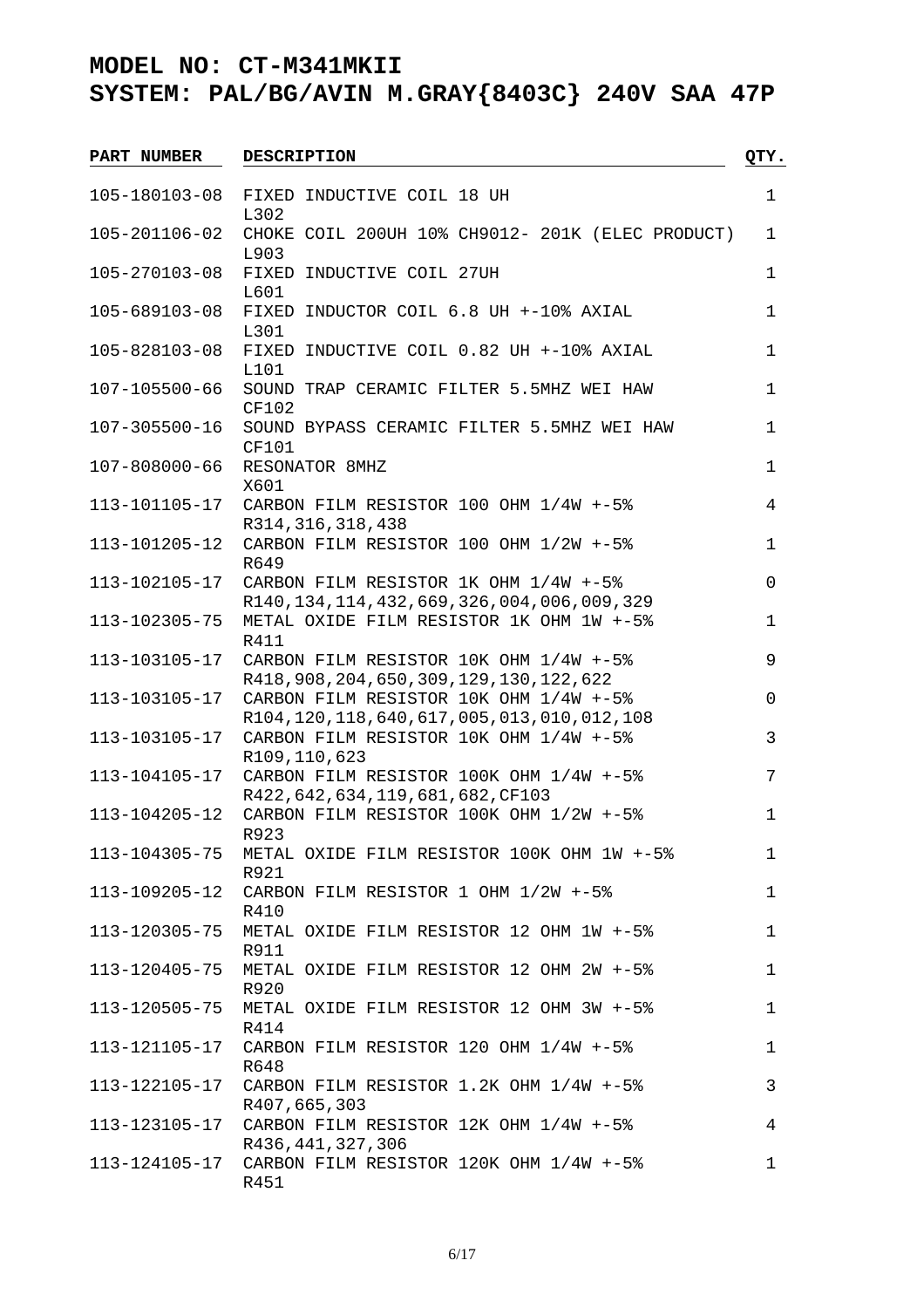| <b>PART NUMBER</b> | <b>DESCRIPTION</b>                                                                 | QTY.           |
|--------------------|------------------------------------------------------------------------------------|----------------|
| 113-129405-42      | FUSING RESISTOR 1.2 OHM 2W +-5%                                                    | $\mathbf 1$    |
|                    | R501                                                                               |                |
| 113-151105-17      | CARBON FILM RESISTOR 150 OHM 1/4W +-5%<br>R307,116,017,001                         | 4              |
| 113-152105-17      | CARBON FILM RESISTOR 1.5K OHM 1/4W +-5%                                            | 3              |
|                    | R419,310,304<br>113-153105-17 CARBON FILM RESISTOR 15K OHM 1/4W +-5%               | 4              |
| 113-153405-75      | R302,014,320,321<br>METAL OXIDE FILM RESISTOR 15K OHM 2W +-5%                      | 3              |
|                    | R510,511,505<br>113-182105-17 CARBON FILM RESISTOR 1.8K OHM 1/4W +-5%              | 3              |
|                    | R907, 312, 126<br>113-183105-17 CARBON FILM RESISTOR 18K OHM 1/4W +-5%             | $\overline{a}$ |
|                    | R657,313                                                                           |                |
|                    | 113-184105-17 CARBON FILM RESISTOR 180K OHM 1/4W +-5%<br>R618,658                  | $\overline{a}$ |
|                    | 113-184205-12 CARBON FILM RESISTOR 180K OHM 1/2W +-5%<br>R415                      | $\mathbf 1$    |
|                    | 113-202105-17 CARBON FILM RESISTOR 2K OHM 1/4W +-5%<br>R328                        | $\mathbf 1$    |
| 113-202605-75      | METAL OXIDE FILM RESISTOR 2K OHM 5W +-5%<br>R413                                   | $\mathbf 1$    |
|                    | 113-203105-17 CARBON FILM RESISTOR 20K OHM 1/4W +-5%                               | $\mathbf 1$    |
|                    | R325<br>113-221105-17 CARBON FILM RESISTOR 220 OHM 1/4W +-5%                       | 3              |
| 113-221205-12      | R423, 117, 666<br>CARBON FILM RESISTOR 220 OHM 1/2W +-5%                           | $\mathbf 1$    |
|                    | R406                                                                               |                |
| 113-222105-17      | CARBON FILM RESISTOR 2.2K OHM 1/4W +-5%                                            | 8              |
| 113-222205-12      | R206, 513, 509, 507, 514, 515, 516, 008<br>CARBON FILM RESISTOR 2.2K OHM 1/2W +-5% | $\mathbf 1$    |
|                    | R405<br>113-223105-17 CARBON FILM RESISTOR 22K OHM 1/4W +-5%                       | $\overline{2}$ |
| 113-224105-17      | R435,137<br>CARBON FILM RESISTOR 220K OHM 1/4W +-5%                                | 3              |
|                    | R207, 408, 107                                                                     |                |
| 113-225105-17      | CARBON FILM RESISTOR 2.2M OHM 1/4W +-5%<br>R324                                    | 1              |
| 113-229105-17      | CARBON FILM RESISTOR 2.2 OHM 1/4W +-5%<br>R208,404                                 | 2              |
| 113-229405-75      | METAL OXIDE FILM RESISTOR 2.2 OHM 2W +-5%<br>R902,201                              | 2              |
| 113-270105-17      | CARBON FILM RESISTOR 27 OHM 1/4W +-5%                                              | 1              |
| 113-270405-75      | R115<br>METAL OXIDE FILM RESISTOR 27 OHM 2W +-5%                                   | 1              |
| 113-272105-17      | R912<br>CARBON FILM RESISTOR 2.7K OHM 1/4W +-5%                                    | 8              |
|                    | R319, 317, 315, 426, 662, 663, 664, 638                                            |                |
| 113-272205-12      | CARBON FILM RESISTOR 2.7K OHM 1/2W +-5%<br>R922, 412, 503, 502, 504                | 5              |
| 113-273101-67      | METAL FILM RESISTOR 27K OHM 1/4W +-1%<br>R151                                      | 1              |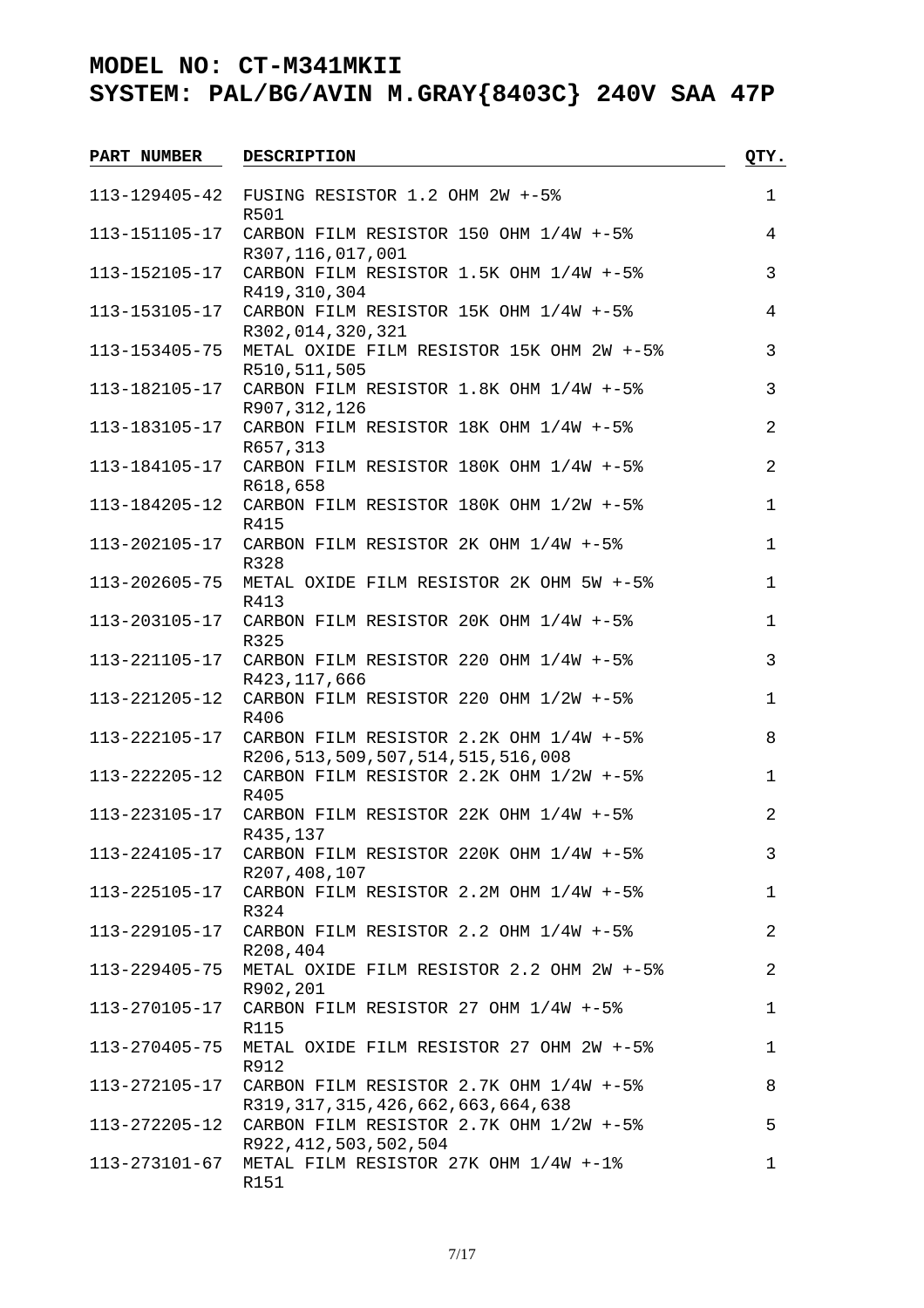| <b>PART NUMBER</b> | <b>DESCRIPTION</b>                                                                      | QTY.           |
|--------------------|-----------------------------------------------------------------------------------------|----------------|
|                    | 113-273105-17 CARBON FILM RESISTOR 27K OHM 1/4W +-5%                                    | $\overline{2}$ |
|                    | R425,138                                                                                |                |
| 113-274105-17      | CARBON FILM RESISTOR 270K OHM 1/4W +-5%<br>R619                                         | $\mathbf 1$    |
| 113-303101-67      | METAL FILM RESISTOR 30K OHM 1/4W +-1%<br>R428                                           | $\mathbf 1$    |
|                    | 113-303105-17 CARBON FILM RESISTOR 30K OHM 1/4W +-5%<br>R123,305                        | 2              |
|                    | 113-330105-17 CARBON FILM RESISTOR 33 OHM 1/4W +-5%<br>R433                             | $\mathbf 1$    |
|                    | 113-331105-17 CARBON FILM RESISTOR 330 OHM 1/4W +-5%<br>R905                            | $\mathbf 1$    |
|                    | 113-332105-17 CARBON FILM RESISTOR 3.3K OHM 1/4W +-5%<br>R904, 205, 403, 301, 128       | 5              |
|                    | 113-333105-17 CARBON FILM RESISTOR 33K OHM 1/4W +-5%<br>R670,660,676,003                | 4              |
|                    | 113-334105-17 CARBON FILM RESISTOR 330K OHM 1/4W +-5%<br>R401,686                       | $\overline{a}$ |
| 113-334305-75      | METAL OXIDE FILM RESISTOR 330K OHM 1W +-5%<br>R913                                      | $\mathbf 1$    |
| 113-338405-75      | METAL OXIDE FILM RESISTOR 0.33 OHM 2W +-5%<br>R914                                      | 1              |
| 113-390605-75      | METAL OXIDE FILM RESISTOR 39 OHM 5W +-5%<br>R915                                        | $\mathbf 1$    |
|                    | 113-391105-17 CARBON FILM RESISTOR 390 OHM 1/4W +-5%                                    | 3              |
| 113-393105-17      | R506,508,450<br>CARBON FILM RESISTOR 39K OHM 1/4W +-5%                                  | $\overline{2}$ |
| 113-471105-17      | R606,409<br>CARBON FILM RESISTOR 470 OHM 1/4W +-5%                                      | 4              |
| 113-472101-67      | R654, 127, 125, 007<br>METAL FILM RESISTOR 4.7K OHM 1/4W +-1%                           | $\mathbf 1$    |
| 113-472105-17      | R674<br>CARBON FILM RESISTOR 4.7K OHM 1/4W +-5%                                         | 11             |
| 113-472105-17      | R910,602,603,601,427,139,672,673,653,016,011<br>CARBON FILM RESISTOR 4.7K OHM 1/4W +-5% | 3              |
| 113-472205-75      | R607,605,604<br>METAL OXIDE FILM RESISTOR 4.7K OHM 1/2W +-5%                            | $\mathbf 1$    |
|                    | R349<br>113-473105-17 CARBON FILM RESISTOR 47K OHM 1/4W +-5%                            | 2              |
|                    | R612,699<br>113-475105-17 CARBON FILM RESISTOR 4.7M OHM 1/4W +-5%                       | $\overline{2}$ |
| 113-479105-17      | R322,323<br>CARBON FILM RESISTOR $4.7$ OHM $1/4W + -5%$                                 | 1              |
| 113-479605-51      | R160<br>WIRE WOUND CEMENT RES. 4.7 OHM 5W +-5%                                          | 1              |
| 113-511105-17      | R901<br>CARBON FILM RESISTOR 510 OHM 1/4W +-5%                                          | 1              |
| 113-514105-17      | R512<br>CARBON FILM RESISTOR 510K 1/4W +-5%                                             | 1              |
|                    | R420                                                                                    |                |
|                    | 113-561105-17 CARBON FILM RESISTOR 560 OHM 1/4W +-5%<br>R431                            | 1              |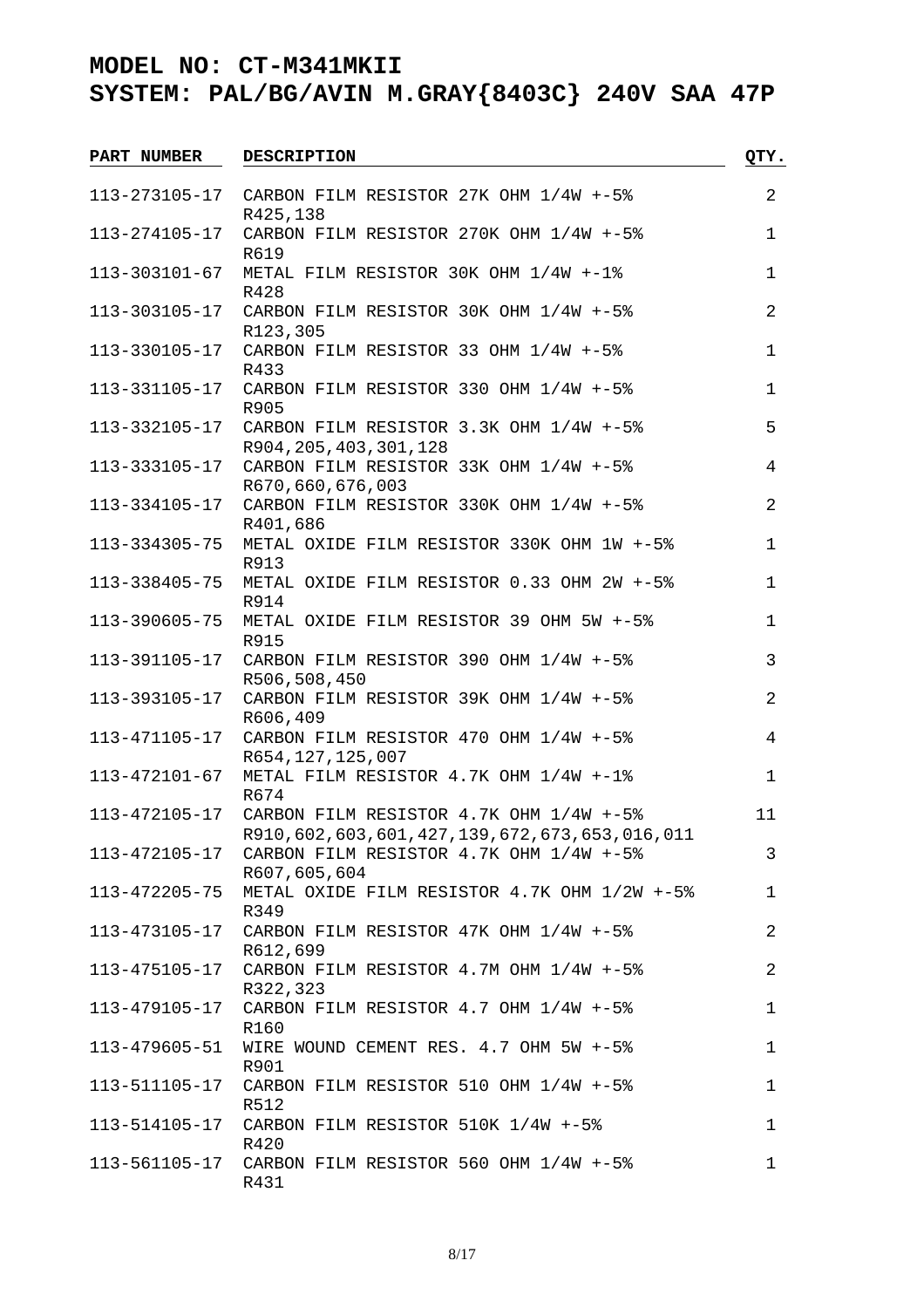| <b>PART NUMBER</b>  | <b>DESCRIPTION</b>                                               | QTY.           |
|---------------------|------------------------------------------------------------------|----------------|
|                     | 113-562105-17 CARBON FILM RESISTOR 5.6K OHM 1/4W +-5%            | 10             |
|                     | R203, 202, 421, 105, 101, 102, 103, 106, 113, 668                |                |
| 113-563105-17       | CARBON FILM RESISTOR 56K OHM 1/4W +-5%                           | 5              |
|                     | R156, 136, 635, 002, 671                                         |                |
| 113-565210-92       | CARBON COMPOSITION RESISTOR 5.6M OHM 1/2W +-10%<br>R916,917      | 2              |
| 113-680405-75       | METAL OXIDE RESISTOR 68 OHM 2W +-5%                              | $\mathbf 1$    |
|                     | R442                                                             |                |
|                     | 113-681105-17 CARBON FILM RESISTOR 680 OHM 1/4W +-5%<br>R402,124 | 2              |
|                     | 113-682105-17 CARBON FILM RESISTOR 6.8K OHM 1/4W +-5%            | $\mathbf{3}$   |
|                     | R909,903,153                                                     |                |
|                     | 113-683105-17 CARBON FILM RESISTOR 68K OHM 1/4W +-5%<br>R698     | $\mathbf{1}$   |
|                     | 113-688205-42 FUSING RESISTOR 0.68 OHM 1/2W +-5%                 | $\overline{a}$ |
|                     | R918,919                                                         |                |
|                     | 113-688305-42 FUSING RESISTOR 0.68 OHM 1W +-5%                   | $\overline{2}$ |
|                     | R417,416<br>113-820105-17 CARBON FILM RESISTOR 82 OHM 1/4W +-5%  | $\mathbf 1$    |
|                     | R112                                                             |                |
|                     | 113-821105-17 CARBON FILM RESISTOR 820 OHM 1/4W +-5%             | 3              |
|                     | R639,610,609                                                     |                |
| 113-822105-17       | CARBON FILM RESISTOR $8.2K$ OHM $1/4W$ +-5%<br>R906              | 1              |
| 113-822505-75       | METAL OXIDE FILM RESISTOR 8.2K OHM 3W +-5%                       | $\mathbf{1}$   |
|                     | R132                                                             |                |
|                     | 113-823105-17 CARBON FILM RESISTOR 82K OHM 1/4W +-5%             | $\mathbf 1$    |
|                     | R429                                                             |                |
| 114-210200-01       | THERMISTOR (NICHICON ZPB53 BL 200C)<br>TH901                     | $\mathbf 1$    |
| 123-100340-60       | CERAMIC CAP. 10PF +-5% 50V (SL TYPE)                             | $\mathbf 1$    |
|                     | C612                                                             |                |
| $123 - 101340 - 93$ | CERAMIC CAP. 100PF 50V +-5% (NPO)<br>C103                        | $\mathbf{1}$   |
| 123-101350-60       | CERAMIC CAP. 100 PF 50V +-10% (SL TYPE) "SMART                   | $\mathbf{1}$   |
|                     | GOOD"                                                            |                |
|                     | C605                                                             |                |
| 123-102850-10       | CERAMIC CAP. 0.001 MFD 2KV +-10% MATSUSHITA                      | $\mathbf{1}$   |
|                     | C501                                                             |                |
| 123-103370-90       | CERAMIC CAP. 0.01 MFD 50V +80 -20%                               | 8              |
|                     | C402, 304, 125, 122, 118, 115, 116, 114                          |                |
| 123-104270-90       | CERAMIC CAP. 0.1 MFD 25V +80 -20%<br>C681                        | $\mathbf 1$    |
| 123-122551-90       | CERAMIC CAP. 0.0012 MFD 500V +-10% (B TYPE)                      | $\mathbf 1$    |
|                     | MATSUSHITA                                                       |                |
|                     | C433                                                             |                |
| 123-150340-93       | CERAMIC CAP. 15 PF 50V +-5% (NPO)<br>C609,610,319                | 3              |
| 123-181350-60       | CERAMIC CAP. 180 PF 50V +-10% (SL TYPE)                          | 3              |
|                     | C431, 438, 503                                                   |                |
| 123-221350-60       | CERAMIC CAP. 220 PF 50V +-10% (SL TYPE)                          | 2              |
|                     | C427,502                                                         |                |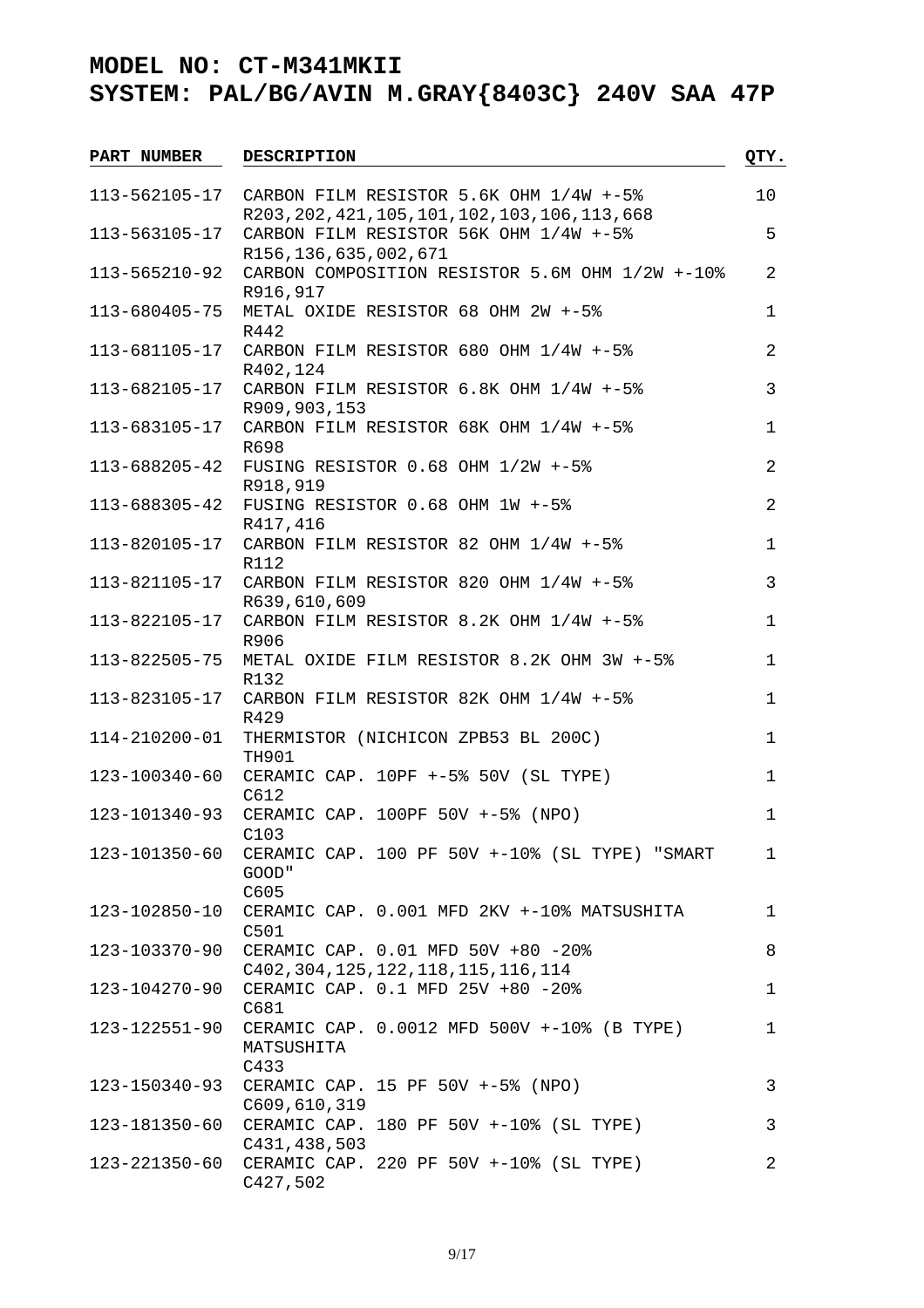| <b>PART NUMBER</b>  | <b>DESCRIPTION</b>                                                | QTY.           |
|---------------------|-------------------------------------------------------------------|----------------|
| 123-221551-90       | CERAMIC CAP. 220 PF 500V +-10% MATSUSHITA                         | $\mathbf 1$    |
|                     | C915                                                              |                |
| 123-222350-90       | CERAMIC CAP. 0.0022 MFD 50V +-10% (B TYPE)<br>C601,607            | 2              |
| 123-222466-50       | CERAMIC CAP. 0.0022 MFD 400VAC +-20% ECKDNA222ME<br>"MATSUSHITA"  | $\mathbf{1}$   |
|                     | C912<br>CERAMIC CAP. 0.0022 MFD 2KV +-10% MATSUSHITA              | $\mathbf{1}$   |
| 123-222850-10       | C911                                                              |                |
| 123-223370-90       | CERAMIC CAP. 0.022 MFD 50V +80 -20%                               | 3              |
|                     | C626, 627, 628                                                    |                |
| $123 - 240340 - 93$ | CERAMIC CAP 24PF 50V +-5% (NPO)                                   | $\overline{a}$ |
| 123-271350-60       | C602, 603<br>CERAMIC CAP. 270 PF 50V +-10% (SL TYPE)              | $\mathbf 1$    |
|                     | C504                                                              |                |
| 123-302350-90       | CERAMIC CAP. 0.003 MFD 50V +-10% (B TYPE)<br>C005                 | $\mathbf{1}$   |
| 123-390340-93       | CERAMIC CAP. 39PF 50V +-5% (NPO)                                  | $\mathbf 1$    |
|                     | C604                                                              |                |
| 123-470340-60       | CERAMIC CAP. 47 PF 50V +-5% (SL TYPE)                             | $\mathbf 1$    |
|                     | C123                                                              |                |
| 123-471350-60       | CERAMIC CAP. $470$ PF $50V$ $+-10$ <sup>2</sup> (SL TYPE)<br>C126 | $\mathbf 1$    |
| 123-472550-90       | CERAMIC CAP. 0.0047 MFD 500V +-10% (B TYPE)                       | 3              |
|                     | C419, 424, 913                                                    |                |
| 123-472552-90       | CERAMIC CAP. 0.0047 MFD 500V +-10% (B TYPE) SMALL<br><b>SIZE</b>  | 3              |
|                     | C903, 904, 907                                                    |                |
| 123-680340-93       | CERAMIC CAP. 68 PF 50V +-5% (NPO)<br>C303                         | $\mathbf 1$    |
| 123-821850-10       | CERAMIC CAP. 820 PF 2KV +-10% (SL TYPE) MATSUSHITA 2              |                |
|                     | C914,437                                                          |                |
| 126-102071-01       | MYLAR CAP. 0.001 MFD 50V +-10%                                    | $\mathbf{1}$   |
| 126-103071-01       | C428<br>MYLAR CAP. 0.01 MFD 50V +-10%                             | 2              |
|                     | C441,121                                                          |                |
| 126-104071-01       | MYLAR CAP. 0.1 MFD 50V +-10%                                      | 12             |
|                     | C908, 205, 208, 411, 317, 318, 407, 429, 306, 307, 108, 106       |                |
| 126-104071-01       | MYLAR CAP. 0.1 MFD 50V +-10%                                      | 3              |
|                     | C313, 314, 606                                                    |                |
| 126-104101-31       | POLYPROPYLENE CAP. 0.1 MFD 100V +-10%                             | 1              |
|                     | C440                                                              |                |
| 126-153071-01       | MYLAR CAP. 0.015 MFD 50V +-10%                                    | 1              |
|                     | C422                                                              |                |
| 126-154071-01       | MYLAR CAP. 0.15 MFD 50V +-10%                                     | 1              |
|                     | C128                                                              |                |
| 126-222070-31       | POLYPROPYLENE CAP. 0.0022 MFD 50V +-5%                            | 1              |
|                     | C421                                                              |                |
| 126-222071-01       | MYLAR CAP. 0.0022 MFD 50V +-10%                                   | $\overline{a}$ |
| 126-223071-01       | C204,621<br>MYLAR CAP. 0.022 MFD 50V +-10%                        | 3              |
|                     | C207, 409, 425                                                    |                |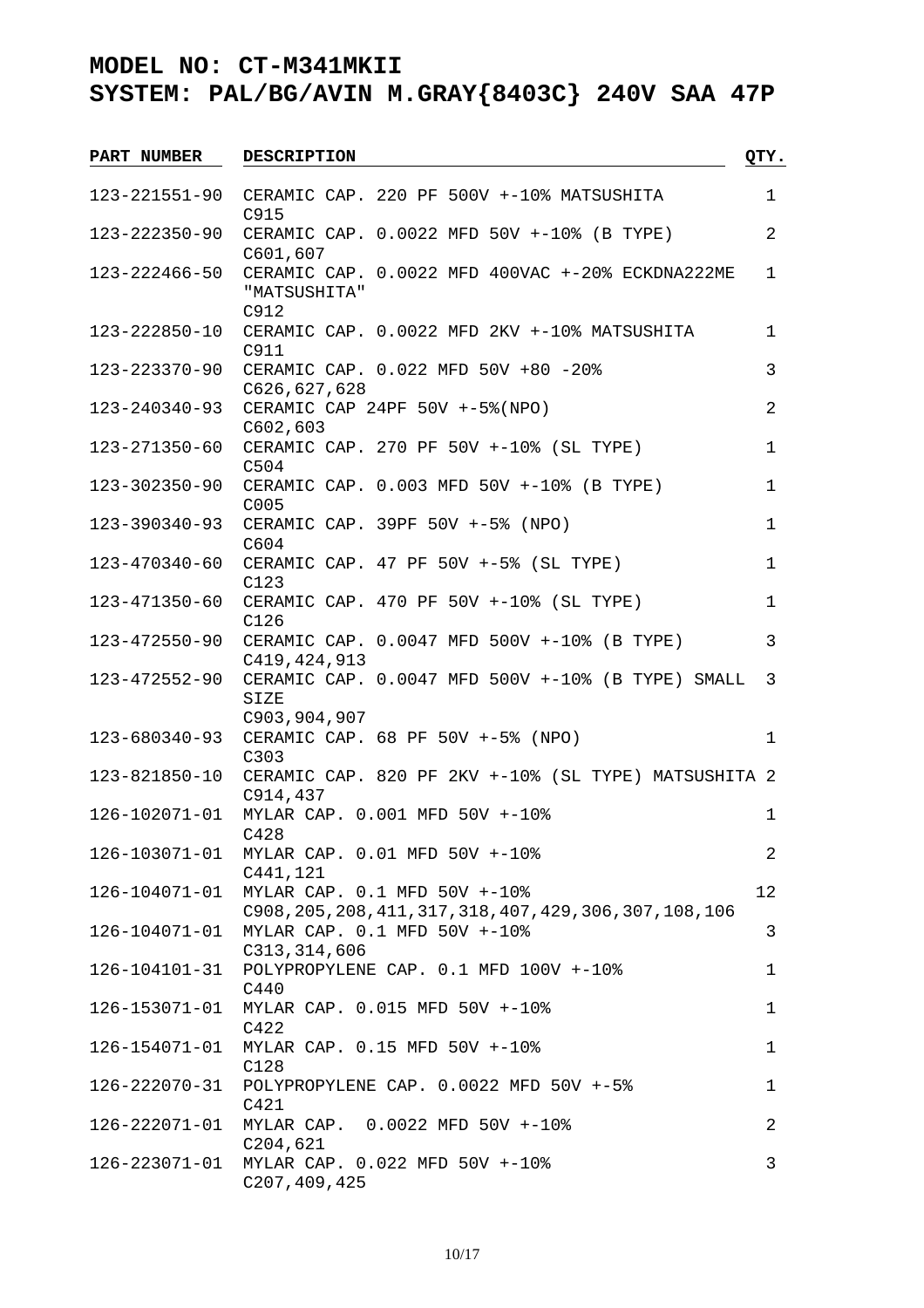| PART NUMBER   | <b>DESCRIPTION</b>                                                                 | QTY.        |
|---------------|------------------------------------------------------------------------------------|-------------|
| 126-224071-01 | MYLAR CAP 0.22 MFD 50V +-10%                                                       | 1           |
| 126-332071-01 | C104<br>MYLAR CAP. 0.0033 MFD 50V +-10 %                                           | $\mathbf 1$ |
| 126-332161-41 | C316<br>METALIZED POLYPROPYLENE CAP. 0.0033 MFD 1600V                              | 2           |
|               | $+ -10$ %<br>C435,436                                                              |             |
| 126-333071-01 | MYLAR CAP. 0.033 MFD 50V +-10%<br>C906                                             | $\mathbf 1$ |
| 126-334071-01 | MYLAR CAP. 0.33 MFD 50V +-10%<br>C403                                              | $\mathbf 1$ |
|               | 126-473071-01 MYLAR CAP. 0.047 MFD 50V +-10%<br>C315, 426                          | 2           |
| 126-473222-41 | METALIZED POLYPROPYLENE CAP. 0.047 MFD 275V +-20%<br>"OKAYA"<br>C902               | 1           |
| 126-474071-01 | MYLAR CAP. 0.47 MFD 50V +-10%<br>C430                                              | 1           |
|               | 126-474201-31 POLYPROPYLENE CAP 0.47 MFD 200V +-10%<br>$C_{414}$                   | $\mathbf 1$ |
| 126-474222-41 | METALIZED POLYPROPYLENE CAP. 0.47 MFD 275VAC +-20% 1<br>"OKAYA"<br>C901            |             |
| 127-105071-05 | ELECT CAP. 1 MFD 50V +-10% (TIME CONSTANT)<br>C413                                 | $\mathbf 1$ |
| 127-105072-03 | ELECT. CAP. $1$ MFD $50V$ $+-20%$<br>C210, 423, 611, 112, 410, 124                 | 6           |
| 127-105132-03 | ELECT. CAP. 1 MFD 160V +-20%<br>C415, 320                                          | 2           |
| 127-106042-03 | ELECT. CAP. 10 MFD 16V +-20%                                                       | 9           |
| 127-106042-23 | C619, 110, 309, 312, 308, 624, 616, 006, 008<br>ELECT.CAP. BIPOLAR 10MFD 16V +-20% | $\mathbf 1$ |
| 127-106072-03 | C009<br>ELECT. CAP. 10 MFD 50V +-20%<br>C201                                       | $\mathbf 1$ |
| 127-106104-03 | ELECT CAP. 10 MFD 100V +-20% 105øC<br>C910                                         | 1           |
| 127-107042-03 | ELECT. CAP. 100 MFD 16V +-20%                                                      | 3           |
| 127-107062-03 | C408, 119, 310<br>ELECT. CAP. 100 MFD 35V +-20%                                    | 1           |
| 127-107132-03 | C202<br>ELECT. CAP. 100 MFD 160V +-20% "NICHICON"                                  | 2           |
| 127-107402-03 | C434,918<br>ELECT. CAP. 100 MFD 400V +-20%                                         | $\mathbf 1$ |
| 127-108052-03 | C905<br>ELECT. CAP. 1000 MFD 25V +-20%                                             | 1           |
| 127-108062-03 | C211<br>ELECT CAP. 1000 MFD 35V +-20%                                              | 1           |
| 127-225072-03 | C442<br>ELECT. CAP 2.2 MFD 50V +-20%                                               | 3           |
| 127-226042-03 | C129,620,109<br>ELECT. CAP. 22 MFD 16V +-20%<br>C321, 132, 617                     | 3           |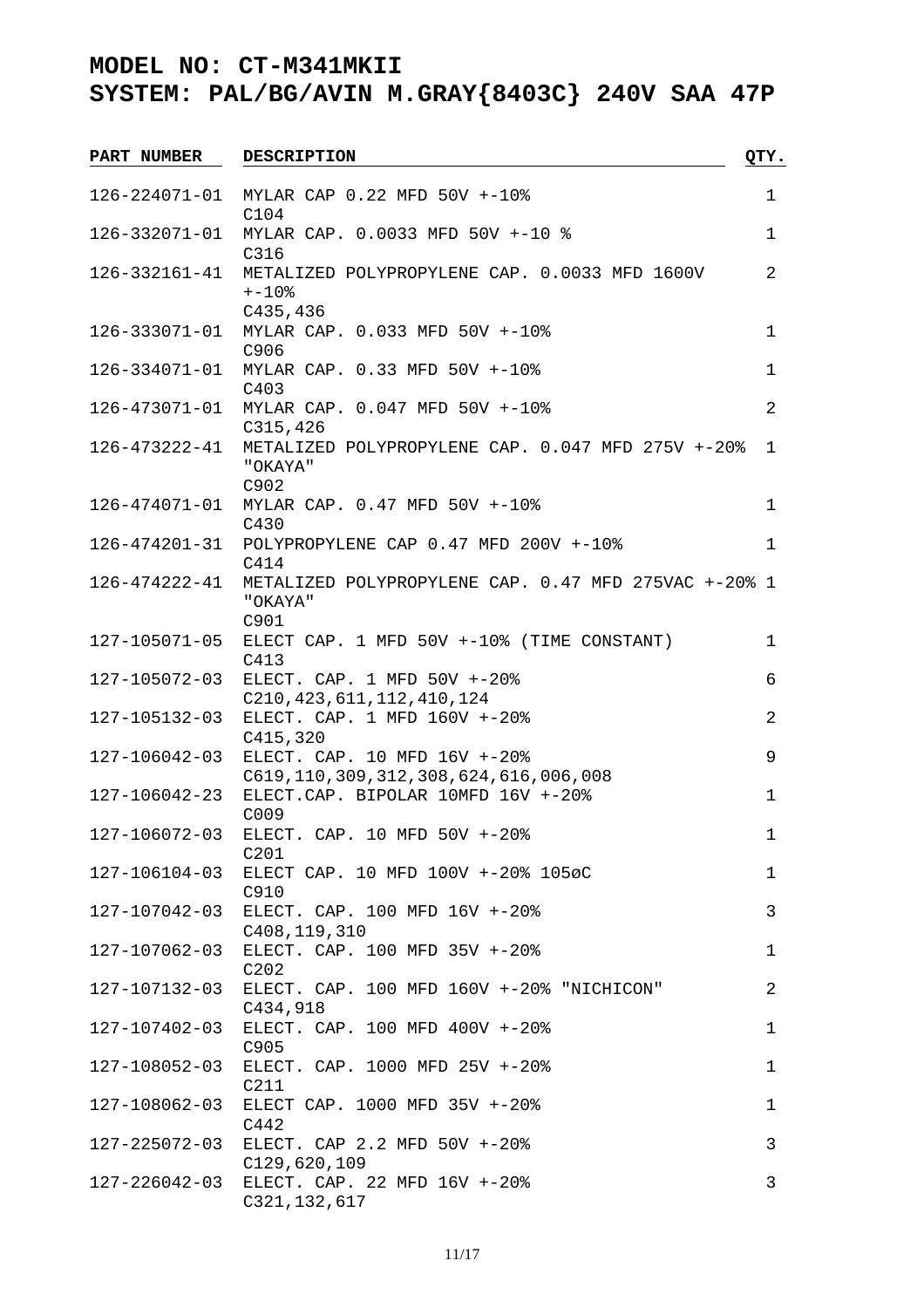| <b>PART NUMBER</b> | <b>DESCRIPTION</b>                                                              | QTY.           |
|--------------------|---------------------------------------------------------------------------------|----------------|
| 127-227042-03      | ELECT. CAP. 220 MFD 16V +-20%<br>C622, 625                                      | 2              |
| 127-227062-03      | ELECT. CAP. 220 MFD 35V +-20%<br>C916, 416                                      | 2              |
| 127-228042-03      | ELECT. CAP. 2200 MFD 16V +-20%<br>C412                                          | $\mathbf 1$    |
| 127-228052-03      | ELECT. CAP. 2200 MFD 25V +-20%<br>C417                                          | $\mathbf 1$    |
| 127-335042-03      | ELECT. CAP. 3.3 MFD 16V +-20%<br>C699                                           | $\mathbf 1$    |
| 127-336042-03      | ELECT. CAP. 33 MFD 16V +-20%<br>C001                                            | $\mathbf 1$    |
| 127-336042-23      | ELECT. CAP. BIPOLAR 33 MFD 16V +-20%<br>C003,007                                | 2              |
| 127-336252-03      | ELECT CAP. 33 MFD 250V +-20%<br>C420                                            | $\mathbf 1$    |
| 127-474072-03      | ELECT. CAP. 0.47 MFD 50V +-20%<br>C206, 203                                     | $\overline{a}$ |
| 127-475052-03      | ELECT. CAP. 4.7 MFD 25V +-20%<br>C305, 107, 111, 113, 117                       | 5              |
| 127-476042-03      | ELECT. CAP. 47 MFD 16V +-20%<br>C401,618                                        | $\overline{a}$ |
| 127-476072-07      | ELECT.CAP. 47 MFD 50V +-20% NICHICON<br>C406                                    | $\mathbf 1$    |
| 127-476094-07      | ELECT CAP. 47 MFD 63V +-20% 1050C "NICHICON"<br>C909                            | $\mathbf 1$    |
| 127-477042-03      | ELECT. CAP. 470 MFD 16V +-20%<br>C209, 160, 432                                 | $\mathfrak{Z}$ |
| 130-134148-01      | SILICON DIODE IN4148<br>D501,502,503,608,613,301,303,612,001,002,003,610        | 12             |
| 130-134148-01      | SILICON DIODE IN4148<br>D101, 103, 102, 604, 302, 408, FOR D606, FOR R305, D409 | 9              |
| 130-310012-00      | RECTIFIER DIODE RU2 SANKEN<br>D404                                              | 1              |
| 130-311441-64      | BRIDGE RECTIFIER 1J4B41 TOSHIBA<br><b>BR901</b>                                 | 1              |
| 130-311541-60      | RECTIFIER DOIDE 1R5JU41<br>D904                                                 | 1              |
| 130-314004-00      | RECTIFIER DIODEN 1N4004<br>D401,402                                             | 2              |
| 130-315295-00      | RECTIFIER DIODE S5295G TOSHIBA<br>D903, 901, 902, 905, 405, 403, 407, 907, 908  | 9              |
| 130-410039-01      | ZENER DIODE 3.9V<br>ZD101                                                       | 1              |
| 130-410051-01      | ZENER DIODE 5.1V 1/2W +-5%<br>ZD601                                             | $\mathbf 1$    |
| 130-410056-01      | ZENER DIODE 5.6V<br>ZD604                                                       | 1              |
| 130-410082-01      | ZENER DIODE 8.2V<br>ZD901                                                       | 1              |
| 130-410100-01      | ZENER DIODE 10V 1/2W<br>ZD405                                                   | 1              |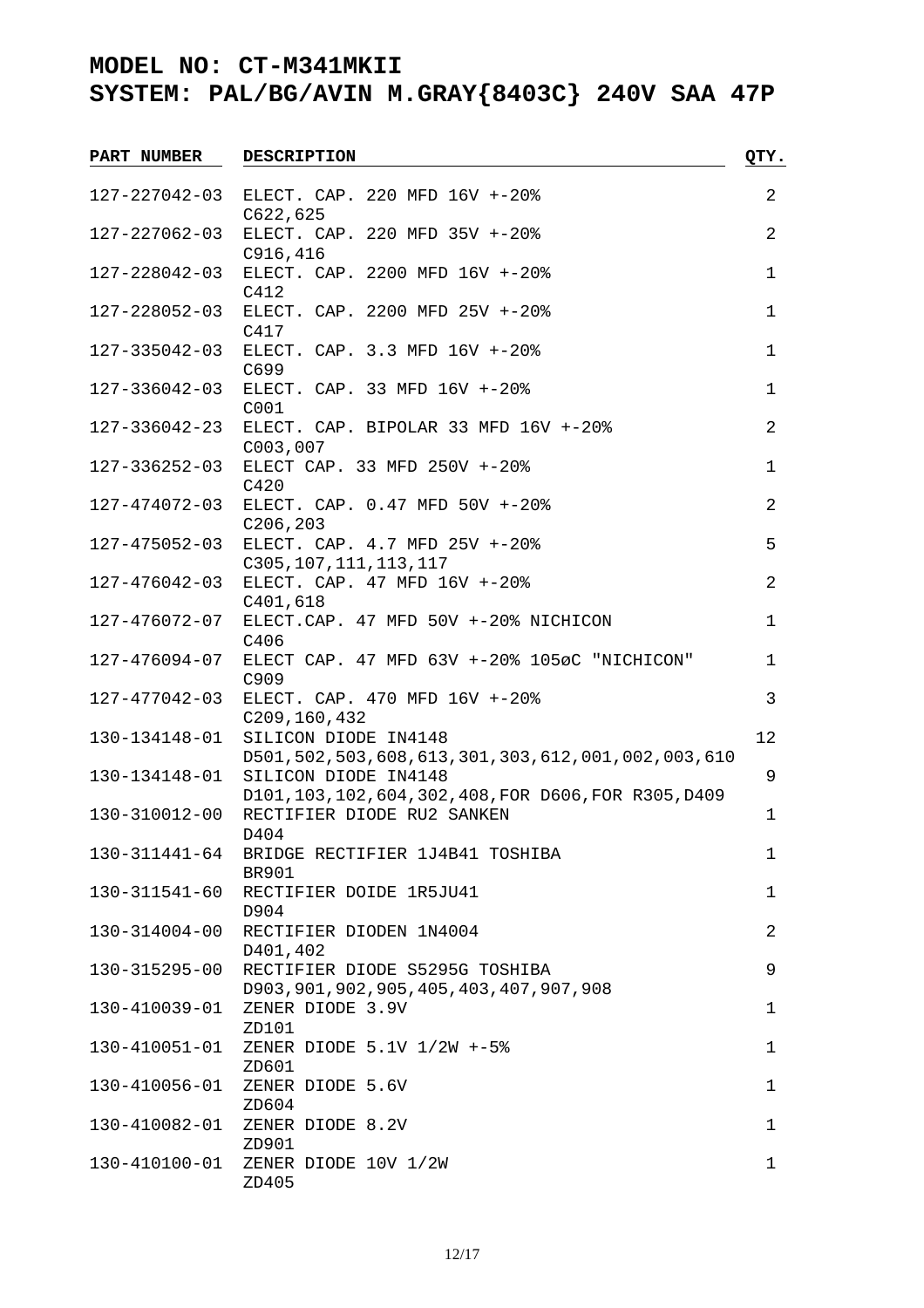| <b>PART NUMBER</b> | <b>DESCRIPTION</b>                                                                                 | QTY.        |
|--------------------|----------------------------------------------------------------------------------------------------|-------------|
| 130-410100-01      | ZENER DIODE 10V 1/2W                                                                               | $\mathbf 1$ |
| 130-410574-00      | ZD403<br>ZENER DIODE UPC 574J NEC<br>ZD102                                                         | $\mathbf 1$ |
|                    | 130-411091-01 ZENER DIODE 9.1V<br>ZD902,401,402                                                    | 3           |
| 130-422120-00      | ZENER DIODE 1W 12V<br>ZD404                                                                        | 1           |
| 130-422120-00      | ZENER DIODE 1W 12V<br>ZD406                                                                        | $\mathbf 1$ |
| 130-512044-00      | LED 3MM RED 204HDC<br>LED601                                                                       | $\mathbf 1$ |
| 131-211013-18      | TRANSISTOR 2SA1013 (R) TOSHIBA<br>Q906                                                             | $\mathbf 1$ |
| 131-211015-00      | TRANSISTOR 2SA1015 TOSHIBA<br>Q101, 102, 103, 610, 002, 003, 699                                   | 7           |
| 131-220774-0A      | TRANSISTOR 2SB774/Q/R/S MATSUSHITA<br>Q907                                                         | $\mathbf 1$ |
| 131-230945-00      | TRANSISTOR 2SC945 NEC<br>Q604, 504, 505, 506, 105                                                  | 5           |
| 131-231317-00      | TRANSISTOR 2SC1317 MATSUSHITA<br>Q603                                                              | $\mathbf 1$ |
| 131-231809-0A      | TRANSISTOR 2SC1809 ROHM<br>Q104                                                                    | $\mathbf 1$ |
| 131-231815-00      | TRANSISTOR 2SC1815Y FO SHAN<br>Q698                                                                | $\mathbf 1$ |
|                    | 131-231815-0A TRANSISTOR 2SC1815 TOSHIBA<br>Q903, 901, 609, 107, 108, 001, 004, 005, 681, 301, 302 | 11          |
| 131-232230-00      | NPN-TR 2SC2230A-Y (TOSHI) TO92 VCE=180V IC=.1A<br>$HFE = 120 - 240$<br>Q608                        | $\mathbf 1$ |
| 131-232335-30      | TRANSISTOR 2SC2335 L/K NEC<br>Q905                                                                 | 1           |
| 131-232482-0A      | TRANSISTOR 2SC2482 TOSHIBA<br>Q402,501,502,503                                                     | 4           |
| 131-232703-25      | TRANSISTOR 2SC2703-Y TOSHIBA<br>Q201,401                                                           | 2           |
| 131-241554-00      | TRANSISTOR 2SD1554 TOSHIBA<br><b>0403</b>                                                          | $\mathbf 1$ |
| 131-242498-13      | TRANSISTOR 2SD2498(M) TOSHIBA<br>Q904                                                              | $\mathbf 1$ |
| 131-462369-0A      | TRANSISTOR PH2369 PHILIPS<br>Q106                                                                  | $\mathbf 1$ |
| 133-108213-31      | IC TDA8213 SGS<br>IC101                                                                            | $\mathbf 1$ |
| 133-108217-31      | IC TDA8217 SGS<br>IC301                                                                            | $\mathbf 1$ |
| 133-201013-33      | I.C. TDA1013B PHILIPS                                                                              | 1           |
| 133-208214-31      | IC201<br>IC TDA8214B SGS<br>IC401                                                                  | $\mathbf 1$ |
| 133-306356-31      | IC ST6356BB1/BJT SGS-THOMSON<br>IC601                                                              | 1           |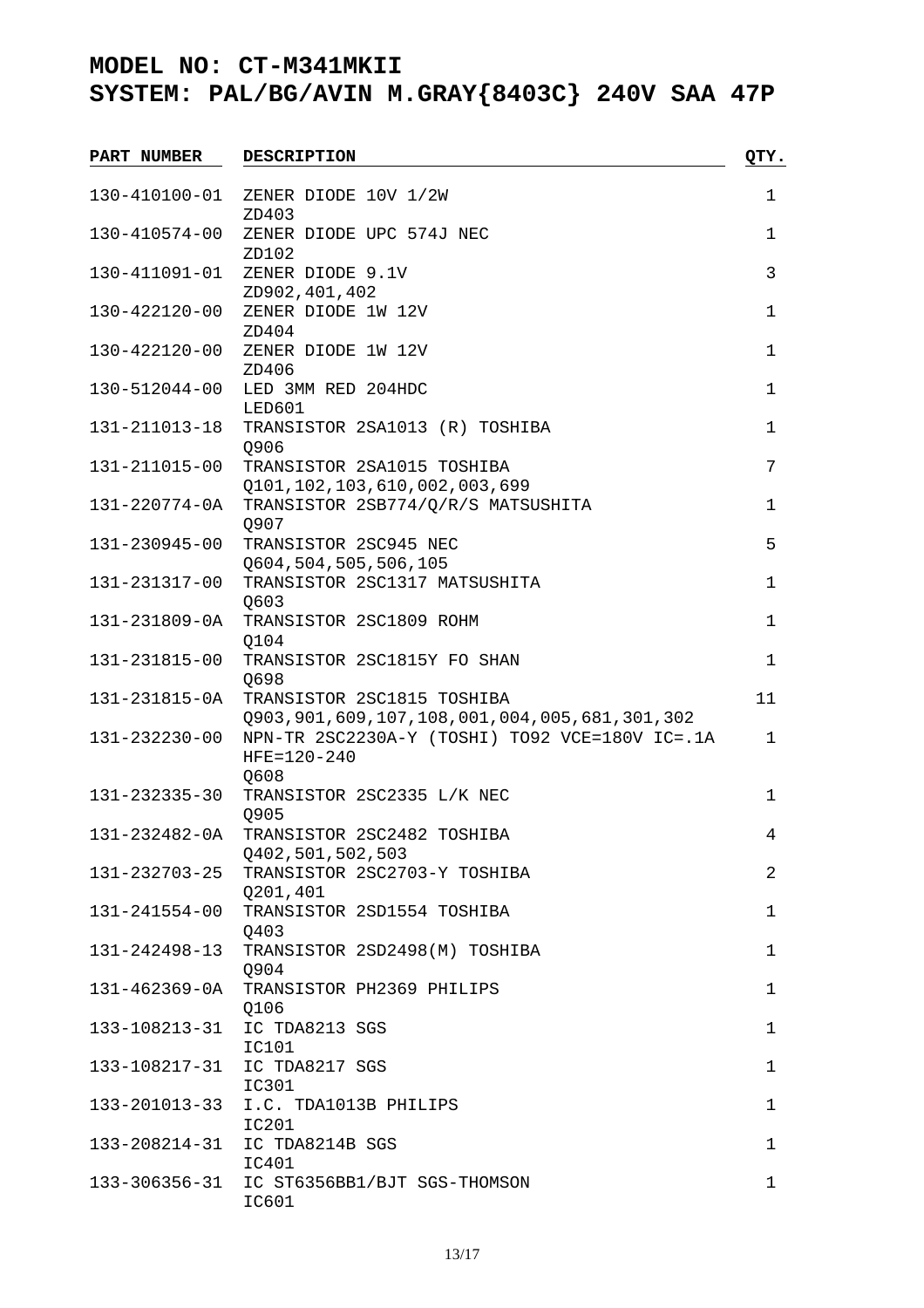| <b>PART NUMBER</b>  | <b>DESCRIPTION</b>                                                                             | QTY.         |
|---------------------|------------------------------------------------------------------------------------------------|--------------|
|                     |                                                                                                |              |
| 136-500005-00       | REMOTE CONTROL RECEIVER MM-005E (JUNGPOONG)                                                    | 1            |
|                     | OPT601                                                                                         |              |
| 137-443618-20       | CRYSTAL 4.43 MHz "TEC"<br>X301                                                                 | $\mathbf 1$  |
| 146-100006-14       | POWER SWITCH PS5E-B "CHINA LANDMARK"                                                           | $\mathbf 1$  |
|                     | S602                                                                                           |              |
| 146-104112-01       | TACT SWITCH 4 PIN L=8.35 100G #1102VC-4                                                        | 10           |
|                     | "PROMOTION"                                                                                    |              |
|                     | \$607,608,609,610,612,603,604,605,606,601                                                      |              |
| $160 - 101001 - 08$ | PIN CONNECTOR 1 PIN PLUG STRAIGHT                                                              | 3            |
|                     | CN501,901,903                                                                                  |              |
| 160-102805-08       | PIN CONNECTOR 2 PIN PLUG STRAIGHT                                                              | $\mathbf 1$  |
|                     | CN902                                                                                          |              |
| 160-104805-08       | PIN CONNECTOR 4 PIN PLUG STRAIGHT                                                              | $\mathbf 1$  |
|                     | CN401<br>160-109255-27 PIN CONNECTOR 9 PINS PLUG                                               |              |
|                     | CN301                                                                                          | $\mathbf 1$  |
| 161-470002-00       | RCA JACK HYJ-032-03BB BLACK "MING FUNG"                                                        | $\mathbf 1$  |
|                     | J002                                                                                           |              |
| 161-470003-00       | RCA JACK HYJ-032-03BY YELLOW "MING FUNG"                                                       | 1            |
|                     | J001                                                                                           |              |
| 161-540105-00       | CRT SOCKET ISL-01 IN CHANG                                                                     | $\mathbf{1}$ |
|                     | FOR CRT P.C.B.                                                                                 |              |
| 172-120034-40       | UL 1007 STANDARD WIRE AWG 20 340MM BLACK 10 X 10MM 1                                           |              |
|                     | CN402 <sup>2</sup> TO CRT P.C.B. L'                                                            |              |
| 172-620005-40       | UL 1007 TOP COAT WIRE AWG 20 50MM BLACK 5 X 5MM                                                | $\mathbf{1}$ |
| 172-620007-40       | FOR IC201 PIN '1' TO '9'<br>UL 1007 TOP COAT WIRE #20 70MM BLACK 5 X 5 MM                      | 1            |
|                     | MAIN P.C.B. 'L' TO 'L'                                                                         |              |
| 172-620014-40       | UL 1007 TOP COAT WIRE AWG 20 140MM BLACK 10 X 10                                               | 1            |
|                     | MM                                                                                             |              |
|                     | MAIN P.C.B. `D' TO `D'                                                                         |              |
| 172-626004-40       | UL 1007 TOP COAT WIRE AWG 26 40MM BLACK 5 X 5 MM                                               | 1            |
|                     | JUMPER WIRE W184 TO CF103                                                                      |              |
| 172-626008-40       | UL 1007 TOP COAT WIRE AWG 26 80MM BLACK 10 X 10 MM 3                                           |              |
|                     | 0904 LUG TO MAIN PCB 'I', MAIN PCB 'C' TO 'C'                                                  |              |
|                     | 172-626008-40 UL 1007 TOP COAT WIRE AWG 26 80MM BLACK 10 X 10 MM 0                             |              |
|                     | C126 ANODE TO Q108 COLLECTOR<br>172-626010-40 UL 1007 TOP COAT WIRE AWG 26 100MM BLACK 10 X 10 | $\mathbf{1}$ |
|                     | МM                                                                                             |              |
|                     | Q403 LUG TO MAIN PCB `E'                                                                       |              |
|                     | 172-626010-44 UL 1007 TOP COAT WIRE AWG 26 100MM YELLOW 10 X 10 1                              |              |
|                     | MAIN P.C.B. `X' TO `X'                                                                         |              |
| 172-626010-46       | UL 1007 TOP COAT WIRE AWG 26 100MM BLUE 10 X 10 MM 1                                           |              |
|                     | MAIN P.C.B. 'J' TO 'J'                                                                         |              |
| 172-626012-40       | UL 1007 TOP COAT WIRE AWG 26 120MM BLACK 10 X 10                                               | 1            |
|                     | MM                                                                                             |              |
|                     | MAIN P.C.B. N' TO `N'                                                                          |              |
| 172-626012-44       | UL 1007 TOP COAT WIRE AWG 26 120MM YELLOW 10 X 10 1<br>МM                                      |              |
|                     | MAIN P.C.B. `G' TO `G'                                                                         |              |
|                     |                                                                                                |              |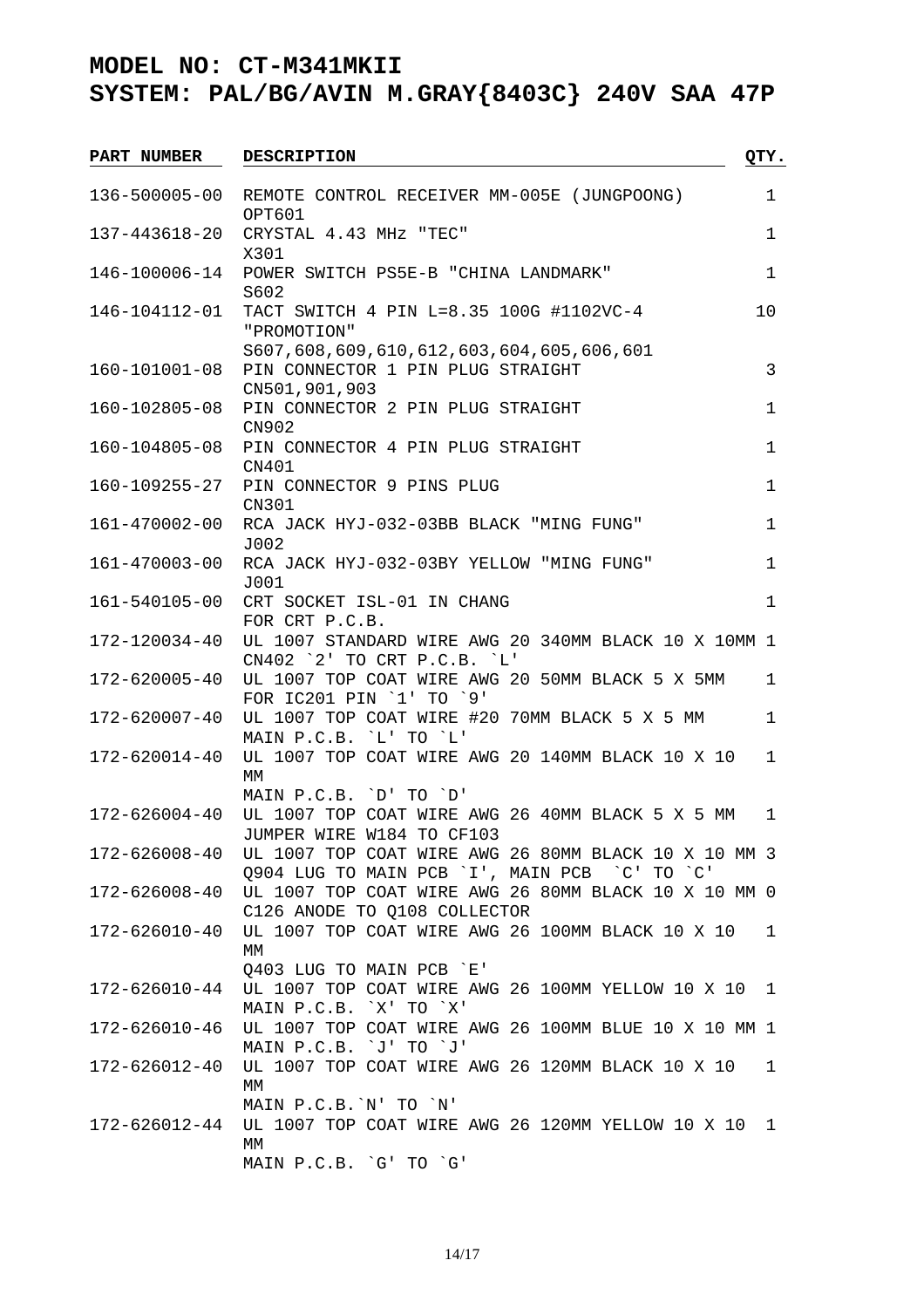| <b>PART NUMBER</b> | <b>DESCRIPTION</b>                                                                             | QTY.         |
|--------------------|------------------------------------------------------------------------------------------------|--------------|
| 172-626014-43      | UL 1007 TOP COAT WIRE AWG 26 140MM ORANGE 10 X 10<br>MAIN P.C.B. `A' TO `A'<br>МM              | 1            |
| 172-626018-43      | UL 1007 TOP COAT WIRE AWG 26 180MM ORANGE 10 X 10<br>MAIN P.C.B. `B' TO `B', `K' TO `K'<br>МM  | 2            |
| 172-626036-43      | UL 1007 TOP COAT WIRE AWG 26 360MM ORANGE 10 X<br>CN402 '3' TO CRT P.C.B. 'J'<br>10MM          | 1            |
| 172-626036-44      | UL 1007 TOP COAT WIRE AWG 26 360MM YELLOW 10 X<br>CN402 '1' TO CRT PCB `K'<br>10MM             | 1            |
| 172-726000-99      | BARE WIRE 54MM<br>W093, 101-102, 105-112, 116, 118-148, 151-152, R148, R452                    | 5            |
| 172-726000-99      | BARE WIRE 54MM<br>W154-157,159-171,174,176-186,189,191-192,114                                 | 0            |
| 172-726000-99      | BARE WIRE 54MM<br>W199-201, 203-204, 206-209, 215-216, 218, 502, 503                           | 0            |
| 172-726000-99      | BARE WIRE 54MM<br>W086,088-090,092,195-197,822                                                 | 0            |
| 172-830080-99      | FLAT BRIDED WIRE 1200MM<br>FOR CRT GND                                                         | 0            |
| 173-633022-50      | SINGLE SHIELD WIRE L=220MM<br>$\tilde{T}$ TO $\tilde{T}'$ , $\tilde{U}'$ TO $\tilde{U}'$ (GND) | 1            |
| 179-001010-00      | OIL SLEEVING 1 mm DIA.<br>BR901, D904, 404, C440, 442, R911-914, 411, 413, C424, C422          | 0            |
| 179-001010-00      | OIL SLEEVING 1 mm DIA.<br>20MM FOR R918, 919, R416, 417, D407, 20MM FOR L402                   | 0            |
| 179-105000-00      | UL PVC TUBE 5mm DIA<br>120MM FOR AC LINE CORD, 120MM FOR (F) (G) WIRE                          | 0            |
| 179-107300-00      | UL PVC TUBE 7.3MM DIA.<br>220MM FOR `F', `G'                                                   | 0            |
| 179-110500-00      | UL PVC TUBE 11MM DIA.<br>60MM-AC LINE CORD                                                     | $\mathbf 0$  |
| 179-403080-00      | SHRINKABLE TUBE<br>FOR SOLDERING LUG                                                           | 0            |
| 179-405030-00      | 5 mm DIA SHRINKABLE TUBE<br>L=120MM 60MM FOR AC LINE CORD, 60MM FOR (F)(G) WIRE                | $\mathbf 0$  |
| 182-222000-03      | FUSE T2A 250V<br>F901                                                                          | $\mathbf 1$  |
| 190-881309-00      | CRT P.C.B. (250294)                                                                            | 1            |
|                    | 190-931301-07 SENSOR P.C.B. (191194)                                                           | $\mathbf 1$  |
| 190-93135L-XB      | MAIN P.C.B. (270498)                                                                           | $\mathbf 1$  |
| 191-100030-09      | 1 PIN SOCKET ASSM'Y L=300MM<br>FOR CN501                                                       | $\mathbf{1}$ |
| 191-101016-07      | 1 PIN DOUBLE INSOLATION WIRE AWG 18 L=340MM BLUE<br>CN903 TO `F'                               | 1            |
| 191-101017-07      | 1 PIN DOUBLE INSOLATION WIRE AWG 18 L=340MM BROWN<br>CN901 TO `G'                              | 1            |
| 191-901000-07      | 9 PIN SOCKET ASS'Y L=360MM<br>CN301 TO CRT PCB '1' TO 'A', '2' TO 'B', '3' TO'C'               | 1            |
| 191-901000-07      | 9 PIN SOCKET ASS'Y L=360MM<br>`4' TO `D', `5' TO `E', `6' TO `F',`7' TO `G'                    | 0            |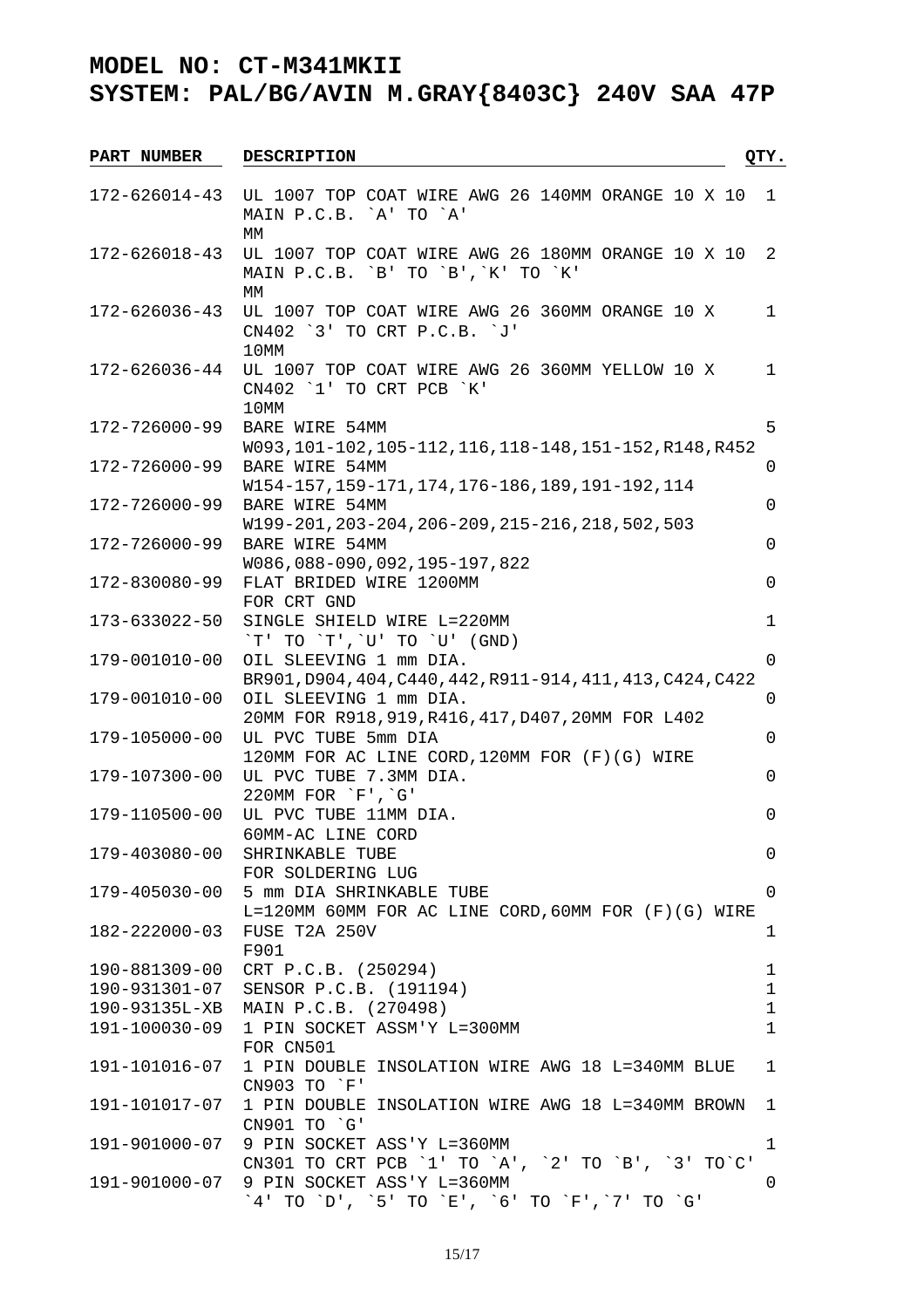| <b>PART NUMBER</b>       | <b>DESCRIPTION</b>                                               | QTY.           |
|--------------------------|------------------------------------------------------------------|----------------|
|                          | 191-901000-07 9 PIN SOCKET ASS'Y L=360MM                         | $\mathbf 0$    |
|                          | `8' TO `H', `9' TO `I'                                           |                |
|                          | 514-400425-10 SELF-TAPPING SCREW 4 X 25 B/T (HARDEN)             | 6              |
|                          | REAR CAB. TO FRONT CAB.                                          |                |
|                          | 514-500435-10 SELF-TAPPING SCREW B/T 5 X 35 HEAD DIA. = 8.5MM    | 4              |
|                          | 4 FOR CRT MTG.                                                   |                |
|                          | (MAX) (HARDEN)                                                   |                |
| 515-303408-10            | SELF-TAPPING SCREW 3 X 8 W/B/T (HARDEN)                          | 1              |
|                          | FOR SPK. WIRE                                                    |                |
|                          | 517-303312-10 SELF-TAPPING SCREW 3 X 12 W/A W/H=7MM (HARDEN)     | 2              |
|                          | FOR HEAT SINK $(A)$ & $(B)$<br>540-020030-01 EYELET 2 X 3 MM     | 13             |
|                          | $2-L402, 2-R411, 2-R413, 4-L901, 2-T402 PIN '1' '2',$            |                |
|                          | 540-020030-01 EYELET 2 X 3 MM                                    | $\mathbf 0$    |
|                          | $1 - 0403$ $^{\circ}$ C'                                         |                |
|                          | 540-020040-01 BRASS EYELET 2X4MM                                 | 3              |
|                          | 3 FOR CN402                                                      |                |
|                          | 580-101004-00 STAND OFF TWIST TIE #ST-3                          | 1              |
|                          | FOR CN903, CN901                                                 |                |
|                          | 580-101261-01 CABLE TIE L=100MM                                  | 10             |
|                          | 4- CRT PCB, 2- FLYBACK, 2- DY, 2- MAIN WIRE                      |                |
|                          | 580-101261-01 CABLE TIE L=100MM                                  | 3              |
|                          | 3- POWER SWITCH                                                  |                |
| 622-882802-00            | FELT L240 X W17 X TO.5MM W/TAPE                                  | 4              |
| 728-931302-00            | FOR REAR CABINET<br>SENSOR P.C.B. SUPPORT                        | 2              |
|                          | FOR SENSON PCB                                                   |                |
| 744-881301-00            | SPRING FOR C.R.T. MOUNTING 5.2 X 42 X 0.6MM                      | $\mathbf 1$    |
|                          | 746-063101-00 TEST PIN: TOTAL LENGTH 18.6mm THK: 0.8mm           | $\overline{2}$ |
|                          | TP103,104                                                        |                |
| 746-063101-01            | AC LINE CORD PIN                                                 | 4              |
|                          | FOR AC LINE CORD $-2$ , $(F)(G)$ WIRE $-2$                       |                |
| 750-063101-00            | SOLDERING LUG LEG: 8X4MM                                         | $\overline{2}$ |
|                          | FOR HEAT SINK $(A)$ & $(B)$                                      |                |
|                          | 750-063102-01 35MM SOLDERING LUG OD:7 ID:3.2 LEG:4X35MM          | 1              |
|                          | FOR SPK. CONNECTOR                                               |                |
| 766-686801-00            | FUSE HOLDER<br><b>FOR F901</b>                                   | 2              |
| 777-881301-00            | SPRING IN 10 X L12                                               | $\mathbf 1$    |
|                          | FOR POWER KNOB                                                   |                |
| 780-931301-00            | BRASS HEAT SINK                                                  | $\mathbf{1}$   |
|                          | FOR IC401                                                        |                |
|                          | 781-882001-02 ALUMINIUM HEAT SINK (B)                            | $\mathbf{1}$   |
|                          | FOR Q403                                                         |                |
| 781-882102-05            | ALUMIMIUM HEAT SINK (A)                                          | 1              |
|                          | FOR Q904                                                         |                |
| 783-931301-01 SHIELD CAN |                                                                  | 1              |
|                          | 783-931302-02 SHIELD CAN COVER                                   | 1              |
|                          | 834-230802-00 RUBBER WASHER OD=23, ID=8, T=2                     | 4              |
|                          | FOR CRT MTG.<br>840-011024-21 PAD CORD L240 X W10 X T1 MM W/TAPE | 4              |
|                          | BETWEEN CRT AND CRT SURFACE                                      |                |
|                          |                                                                  |                |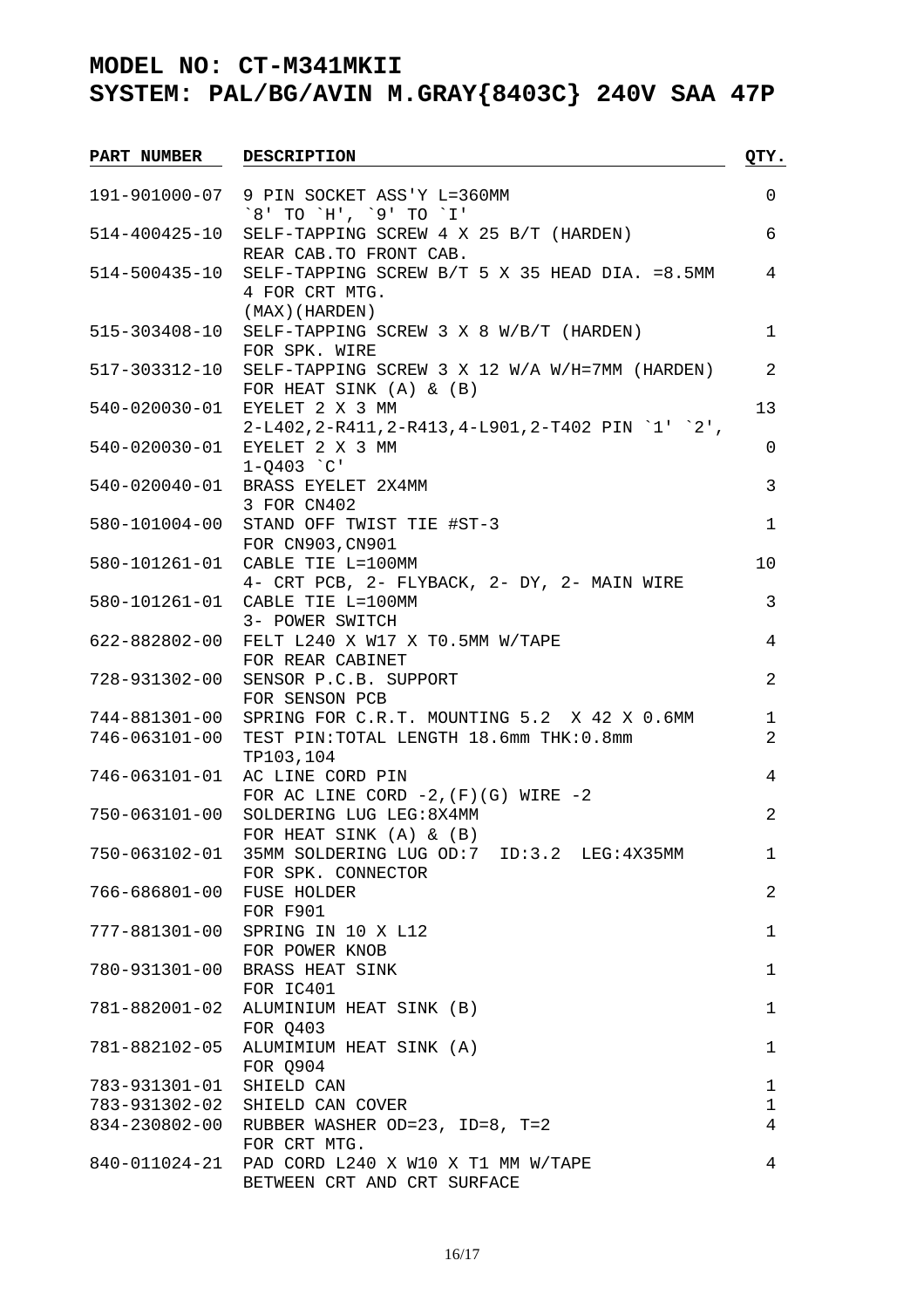| PART NUMBER | <b>DESCRIPTION</b>                        | QTY.     |
|-------------|-------------------------------------------|----------|
|             | 840-051020-11 RUBBER PAD (UL 94VO)        | 5        |
|             | 1-T901, 2-T402, 1-BETWEEN FBT & HEAT SINK |          |
|             | 840-051020-11 RUBBER PAD (UL 94VO)        | $\Omega$ |
|             | 1 - BETWEEN HEAT SINK A.B.                |          |
|             | 929-931302-00 LED HOLDER BLACK ABS        |          |
|             | FOR LED601                                |          |
|             | 939-942101-00 POWER KNOB ADAPTOR          |          |
|             | 948-881302-00 DEGAUSSING COIL MTG. CLIP   | 4        |
|             | FOR POWER SW.                             |          |
|             | 954-882804-00 HIGH VOLTAGE CABLE SPACER   |          |
|             | FOR CRT                                   |          |
|             | 954-931301-00 STUD POST BLACK ABS         | 4        |
|             | FOR FRONT CAB.                            |          |